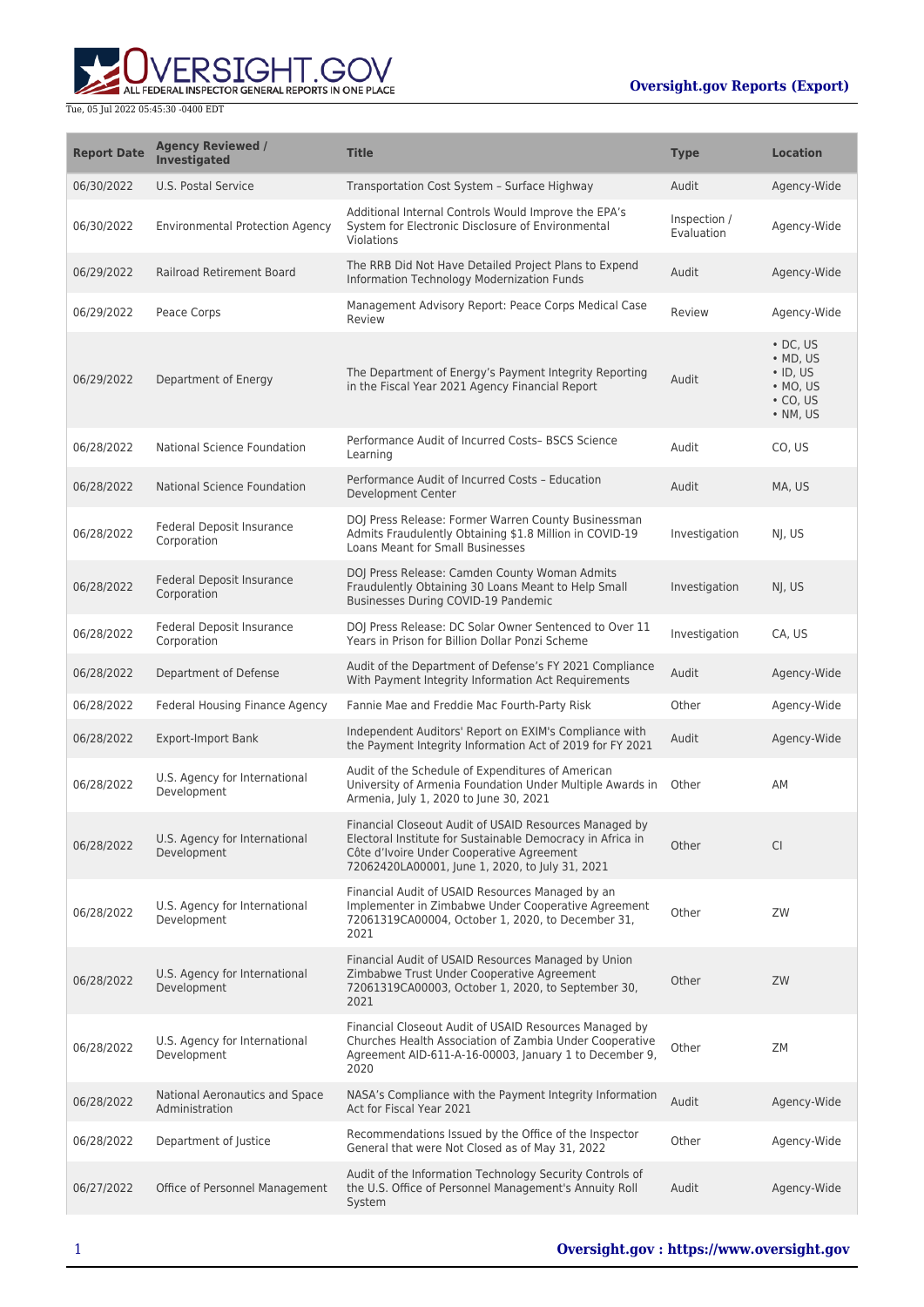

| <b>Report Date</b> | <b>Agency Reviewed /</b><br><b>Investigated</b>     | <b>Title</b>                                                                                                                                                                                                                                       | <b>Type</b>                | <b>Location</b> |
|--------------------|-----------------------------------------------------|----------------------------------------------------------------------------------------------------------------------------------------------------------------------------------------------------------------------------------------------------|----------------------------|-----------------|
| 06/27/2022         | Office of Personnel Management                      | Audit of the Information Systems General and Application<br>Controls at Blue Cross Blue Shield of Vermont                                                                                                                                          | Audit                      | Agency-Wide     |
| 06/27/2022         | National Labor Relations Board                      | Casehandling Efficiency                                                                                                                                                                                                                            | Audit                      | Agency-Wide     |
| 06/27/2022         | U.S. Agency for International<br>Development        | Financial and Closeout Audit of Costs Incurred of American<br>University of Afghanistan, Support to the American<br>University of Afghanistan Program, Cooperative Agreement<br>AID-306-A-13-00004, June 1, 2020 to February 28, 2021              | Other                      | AF              |
| 06/27/2022         | <b>Environmental Protection Agency</b>              | The EPA Was Not Compliant with the Payment Integrity<br>Information Act for Fiscal Year 2021                                                                                                                                                       | Audit                      | Agency-Wide     |
| 06/24/2022         | Railroad Retirement Board                           | Controls Over Recoverable Unemployment and Sickness<br>Overpayments Need Improvement                                                                                                                                                               | Audit                      | Agency-Wide     |
| 06/24/2022         | Department of Agriculture                           | COVID-19-Farmers to Families Food Box Program<br>Administration-Interim Report                                                                                                                                                                     | Inspection /<br>Evaluation | Agency-Wide     |
| 06/24/2022         | Department of Agriculture                           | COVID-19-Food and Nutrition Service's Pandemic<br>Electronic Benefits Transfer-Interim Report                                                                                                                                                      | Inspection /<br>Evaluation | Agency-Wide     |
| 06/24/2022         | Smithsonian Institution                             | Fiscal Year 2021 Evaluation of the Smithsonian Institution's<br>Information Security Program                                                                                                                                                       | Audit                      | Agency-Wide     |
| 06/24/2022         | U.S. Agency for International<br>Development        | Financial Audit of Costs Incurred by Abt Associates, Inc.<br>Under the Sustaining Health Outcomes Through the Private<br>Sector Plus Program in Afghanistan, Cooperative<br>Agreement AID-OAA-A-15-00067, January 1, 2019, to<br>December 31, 2020 | Other                      | AF              |
| 06/24/2022         | Department of State                                 | Inspection of Embassy Pristina, Kosovo                                                                                                                                                                                                             | Inspection /<br>Evaluation | KO              |
| 06/24/2022         | State of Delaware                                   | Authorized Positions Examination Engagement - Colonial<br><b>School District</b>                                                                                                                                                                   | Other                      | DE, US          |
| 06/24/2022         | <b>Commodity Futures Trading</b><br>Commission      | Semiannual Report to Congress October 1, 2021 - March<br>31, 2022                                                                                                                                                                                  | Semiannual<br>Report       | Agency-Wide     |
| 06/23/2022         | Department of the Interior                          | Inspection of the DATA Act Internal Controls for the U.S.<br>Department of the Interior, Interior Business Center, for<br>the First Quarter of FY 2021                                                                                             | Inspection /<br>Evaluation | Agency-Wide     |
| 06/23/2022         | Department of the Interior                          | U.S. Fish and Wildlife Service Grants Awarded to the State<br>of Oklahoma, Department of Wildlife Conservation, From<br>July 1, 2017, Through June 30, 2019, Under the Wildlife<br>and Sport Fish Restoration Program                              | Audit                      | OK, US          |
| 06/23/2022         | Office of Personnel Management                      | Audit of the Federal Employee Health Benefit Operations at<br>Health Insurance Plan of New York                                                                                                                                                    | Audit                      | Agency-Wide     |
| 06/23/2022         | Office of Personnel Management                      | Audit of the Information Systems General and Application<br>Controls at Health Care Service Corporation                                                                                                                                            | Audit                      | Agency-Wide     |
| 06/23/2022         | U.S. Agency for International<br>Development        | Financial and Closeout Audit of the Water Governance and<br>Capacity Building Support Program in Pakistan Managed<br>by Health and Nutrition Development Society, Contract<br>72039119C00001, July 1, 2020 to October 15, 2021                     | Other                      | PK              |
| 06/23/2022         | Office of Personnel Management                      | Audit of the U.S. Office of Personnel Management's<br>Compliance with the Payment Integrity Information Act of<br>2019                                                                                                                             | Audit                      | Agency-Wide     |
| 06/23/2022         | Department of Commerce                              | Fiscal Year 2021 Compliance with Improper Payment<br>Requirements                                                                                                                                                                                  | Inspection /<br>Evaluation | Agency-Wide     |
| 06/23/2022         | Department of Homeland<br>Security                  | FEMA Needs to Improve Oversight and Management of<br>Hazard Mitigation Grant Program Property Acquisitions                                                                                                                                         | Audit                      | Agency-Wide     |
| 06/23/2022         | Department of Homeland<br>Security                  | FEMA Needs to Improve Oversight and Management of<br>Hazard Mitigation Grant Program Property Acquisitions                                                                                                                                         | Audit                      | Agency-Wide     |
| 06/23/2022         | Amtrak (National Railroad<br>Passenger Corporation) | Governance: Quality Control Review of Amtrak's Single<br>Audit for Fiscal Year 2021                                                                                                                                                                | Audit                      | Agency-Wide     |
| 06/23/2022         | U.S. Postal Service                                 | Service Performance During the Fiscal Year 2022 Peak<br><b>Mailing Season</b>                                                                                                                                                                      | Audit                      | Agency-Wide     |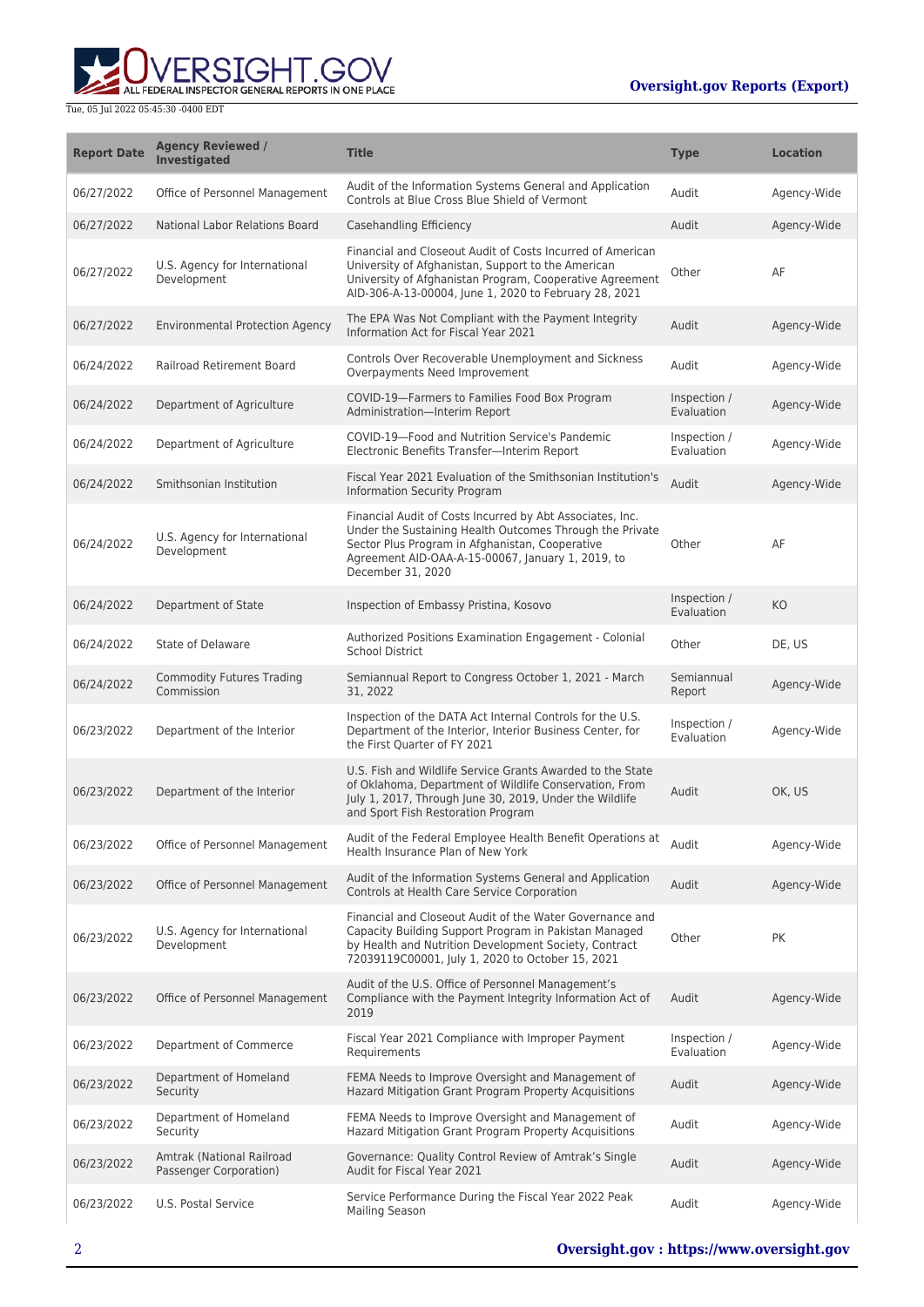

| <b>Report Date</b> | <b>Agency Reviewed /</b><br><b>Investigated</b> | <b>Title</b>                                                                                                                                                                                                                 | <b>Type</b>                | <b>Location</b> |
|--------------------|-------------------------------------------------|------------------------------------------------------------------------------------------------------------------------------------------------------------------------------------------------------------------------------|----------------------------|-----------------|
| 06/23/2022         | Department of State                             | Audit of Department of State FY 2021 Compliance With<br>Payment Integrity Requirements                                                                                                                                       | Audit                      | Agency-Wide     |
| 06/23/2022         | Federal Housing Finance Agency                  | FHFA Has Laid the Groundwork to Integrate Consideration<br>of Climate-Related Financial Risk into its Policies and<br>Programs but Plans and Methodologies to Accomplish This<br>Work Are in the Early Stages of Development | Audit                      | Agency-Wide     |
| 06/23/2022         | <b>Environmental Protection Agency</b>          | The Coronavirus Pandemic Caused Schedule Delays,<br>Human Health Impacts, and Limited Oversight at<br>Superfund National Priorities List Sites                                                                               | Audit                      | Agency-Wide     |
| 06/22/2022         | Securities and Exchange<br>Commission           | Final Management Letter: Evaluation of the SEC's FY 2021<br>Compliance With the Payment Integrity Information Act of<br>2019                                                                                                 | Inspection /<br>Evaluation | Agency-Wide     |
| 06/22/2022         | Department of the Treasury                      | Independent Review of 4003(b) Loan Recipient's Validation<br>Memo - United Airlines                                                                                                                                          | <b>Review</b>              | Agency-Wide     |
| 06/22/2022         | Department of Defense                           | Audit of U.S. Army Base Operations and Security Support<br>Services Contract Government-Furnished Property in<br>Kuwait                                                                                                      | Audit                      | Agency-Wide     |
| 06/22/2022         | U.S. Agency for International<br>Development    | Financial Audit of USAID Resources Managed by MOI<br>Teaching and Referral Hospital in Kenya Under Agreement<br>AID-615-A-12-00001, July 1, 2020, to June 30, 2021                                                           | Other                      | <b>KE</b>       |
| 06/22/2022         | Architect of the Capitol                        | Architect of the Capitol (AOC) Supervisor Accusations of<br>Abuse of Power, Mismanagement and Reprisal - Not<br>Substantiated                                                                                                | Investigation              | Agency-Wide     |
| 06/22/2022         | <b>General Services Administration</b>          | Audit of Security Camera and Alarm Systems at GSA-<br>Owned Buildings                                                                                                                                                        | Audit                      | Agency-Wide     |
| 06/22/2022         | Department of Agriculture                       | USDA Farmers to Families Food Box Program                                                                                                                                                                                    | Other                      | US              |
| 06/22/2022         | National Science Foundation                     | Performance Audit of Incurred Costs - San Francisco State<br>University                                                                                                                                                      | Audit                      | CA, US          |
| 06/22/2022         | Federal Deposit Insurance<br>Corporation        | DOJ Press Release: Owners Of Grand Rapids Trucking<br>Company Plead Guilty To Bank Fraud Conspiracy, Pay<br>\$1,000,000 In Related Civil Case, In Connection With<br>Covid-19 Relief Fraud                                   | Investigation              | MI, US          |
| 06/22/2022         | U.S. Postal Service                             | Mail Delivery, Customer Service, and Property Conditions<br>Review - Select Units, Indianapolis, IN Region                                                                                                                   | Audit                      | Agency-Wide     |
| 06/22/2022         | Federal Deposit Insurance<br>Corporation        | Background Investigations for Privileged Account Holders                                                                                                                                                                     | Other                      | Agency-Wide     |
| 06/22/2022         | Department of Veterans Affairs                  | Mission Accountability Support Tracker Lacked Sufficient<br><b>Security Controls</b>                                                                                                                                         | Review                     | Agency-Wide     |
| 06/22/2022         | AmeriCorps                                      | Office of Inspector General Assessment of AmeriCorps'<br>Financial Statement Audit and Cybersecurity Corrective<br><b>Action Plans</b>                                                                                       | Review                     | Agency-Wide     |
| 06/22/2022         | <b>Environmental Protection Agency</b>          | The EPA's Approval and Oversight of Water Infrastructure<br>Finance and Innovation Act Loans Complied with Federal<br>Law and Regulations                                                                                    | Audit                      | Agency-Wide     |
| 06/22/2022         | AmeriCorps                                      | Office of Inspector General Assessment of AmeriCorps'<br>Financial Statement Audit and Cybersecurity Corrective<br><b>Action Plans</b>                                                                                       | Audit                      | Agency-Wide     |
| 06/21/2022         | Department of Defense                           | Audit of the Development and Maintenance of Department<br>of Defense Security Classification Guides                                                                                                                          | Audit                      | Agency-Wide     |
| 06/21/2022         | Department of the Interior                      | U.S. Department of the Interior's Compliance With the<br>Payment Integrity Information Act of 2019 in Its Fiscal Year<br>2021 Agency Financial Report                                                                        | Inspection /<br>Evaluation | Agency-Wide     |
| 06/21/2022         | U.S. Postal Service                             | Changes in the Usage of the Modes of Transportation                                                                                                                                                                          | Audit                      | Agency-Wide     |
| 06/21/2022         | National Science Foundation                     | Performance Audit of Incurred Costs - Cal Poly Corporation                                                                                                                                                                   | Audit                      | CA, US          |
| 06/21/2022         | <b>State of Delaware</b>                        | Authorized Positions Examination Engagement - Christina<br><b>School District</b>                                                                                                                                            | Inspection /<br>Evaluation | DE, US          |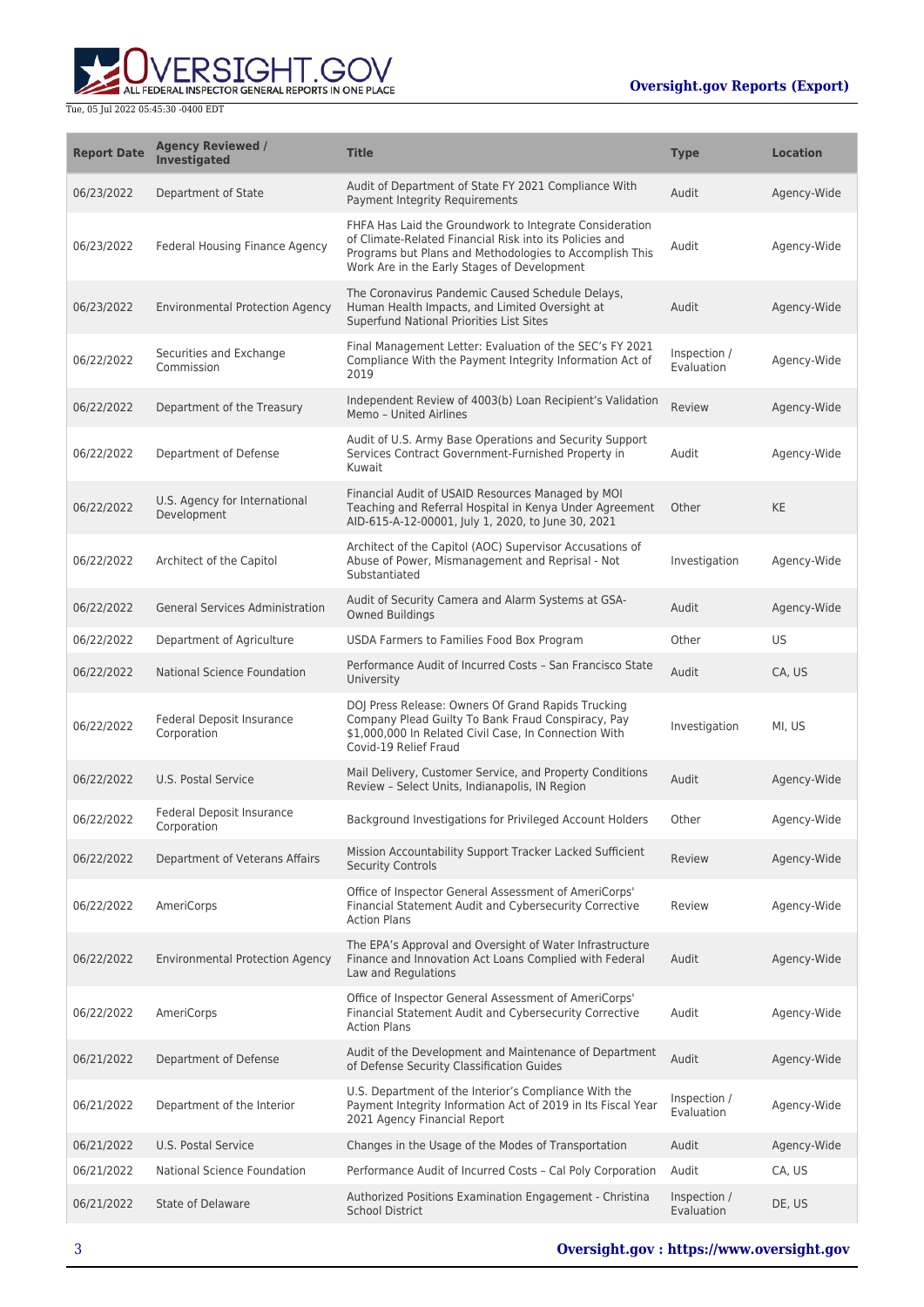**WERSIGHT.GOV** 

| <b>Report Date</b> | <b>Agency Reviewed /</b><br>Investigated                     | <b>Title</b>                                                                                                                                                           | <b>Type</b>                | <b>Location</b>                    |
|--------------------|--------------------------------------------------------------|------------------------------------------------------------------------------------------------------------------------------------------------------------------------|----------------------------|------------------------------------|
| 06/21/2022         | Department of Veterans Affairs                               | Comprehensive Healthcare Inspection of the Washington<br>DC VA Medical Center                                                                                          | Inspection /<br>Evaluation | Agency-Wide                        |
| 06/17/2022         | Internal Revenue Service                                     | Fiscal Year 2022 Review of Compliance With Legal<br>Guidelines When Conducting Seizures of Taxpayers'<br>Property                                                      | Audit                      | Agency-Wide                        |
| 06/17/2022         | U.S. International Development<br><b>Finance Corporation</b> | DFC Complied with Payment Integrity Information Act of<br>2019 Requirements in Fiscal Year 2021                                                                        | Audit                      |                                    |
| 06/17/2022         | Federal Deposit Insurance<br>Corporation                     | DOJ Press Release: Owner of Tech Services Company<br>Sentenced to More than Three Years in Prison for \$13<br>Million COVID-Relief Fraud Scheme                        | Investigation              | MA, US                             |
| 06/17/2022         | Federal Deposit Insurance<br>Corporation                     | DOJ Press Release: Man Arrested for Allegedly Distributing<br>Over \$230 Million of Adulterated HIV Medication                                                         | Investigation              | FL, US                             |
| 06/17/2022         | U.S. Agency for International<br>Development                 | USAID OIG Semiannual Report to Congress: October 1,<br>2021- March 31, 2022                                                                                            | Semiannual<br>Report       | Agency-Wide                        |
| 06/16/2022         | <b>Railroad Retirement Board</b>                             | The Railroad Retirement Board was Not Compliant with the<br>Payment Integrity Information Act for Fiscal Year 2021                                                     | Audit                      | Agency-Wide                        |
| 06/16/2022         | Federal Deposit Insurance<br>Corporation                     | DOJ Press Release: St. Paul Man Sentenced to Prison for<br>\$841,000 COVID-Relief Scheme to Defraud the Small<br>Business Administration's Paycheck Protection Program | Investigation              | MN, US                             |
| 06/16/2022         | Department of Homeland<br>Security                           | Semiannual Report to Congress October 1, 2021 - March<br>31, 2022                                                                                                      | Other                      | Agency-Wide                        |
| 06/16/2022         | Architect of the Capitol                                     | Audit of Fiscal Year 2021 Financial Statements                                                                                                                         | Audit                      | Agency-Wide                        |
| 06/16/2022         | Architect of the Capitol                                     | Fiscal Year 2021 Financial Statements Audit Management<br>Letter                                                                                                       | Audit                      | Agency-Wide                        |
| 06/16/2022         | Denali Commission                                            | <b>Investigative Summary</b>                                                                                                                                           | Investigation              | Agency-Wide                        |
| 06/16/2022         | Department of Justice                                        | Audit of the Office of Justice Programs Grant Awarded to<br>the Pinellas Ex-Offender Re-Entry Coalition, Inc.,<br>Clearwater, Florida                                  | Audit                      | FL, US                             |
| 06/15/2022         | U.S. Agency for International<br>Development                 | Audit Report on Deloitte Government and Public Services'<br>Proposed Amounts on Unsettled Flexibly Priced Contracts<br>for Contractor Fiscal Year 2019                 | Other                      | <b>US</b>                          |
| 06/15/2022         | Board of Governors of the Federal<br>Reserve System          | Security Control Review of the Board's Secure Document<br>System                                                                                                       | Audit                      | Agency-Wide                        |
| 06/15/2022         | Board of Governors of the Federal<br>Reserve System          | Testing Results for the Board's Software and License Asset<br>Management Processes                                                                                     | Audit                      | Agency-Wide                        |
| 06/15/2022         | Amtrak (National Railroad<br>Passenger Corporation)          | FINANCIAL MANAGEMENT: Improving Payment Request<br>Controls Could Provide a Better Value for Purchases and<br>Protect the Company's Interests                          | Audit                      | Agency-Wide                        |
| 06/15/2022         | Department of Defense                                        | Audit of the Reuse of Defense Logistics Agency Disposition<br>Services Excess Property                                                                                 | Audit                      | Agency-Wide                        |
| 06/15/2022         | <b>Tennessee Valley Authority</b>                            | TVA Nuclear Maintenance Employee Time Reporting                                                                                                                        | Inspection /<br>Evaluation | Agency-Wide                        |
| 06/15/2022         | <b>Small Business Administration</b>                         | SBA's Controls Over Cash Contributions and Gifts, Fiscal<br>Years 2022 and 2021                                                                                        | Inspection /<br>Evaluation | Agency-Wide                        |
| 06/15/2022         | Department of Energy                                         | The Department of Energy's Chief Information Officer's<br><b>Business Operations Support Services Contract</b>                                                         | Audit                      | $\cdot$ DC. US<br>$\bullet$ MD, US |
| 06/14/2022         | Department of Justice                                        | Audit of the United States Marshals Service's Management<br>of Seized Cryptocurrency                                                                                   | Audit                      | Agency-Wide                        |
| 06/14/2022         | Department of Veterans Affairs                               | Financial Efficiency Review of the VA El Paso Healthcare<br>System in Texas and New Mexico                                                                             | Inspection /<br>Evaluation | $\cdot$ TX, US<br>$\cdot$ NM, US   |
| 06/14/2022         | National Aeronautics and Space<br>Administration             | NASA's Management of the Earth Science Disasters<br>Program                                                                                                            | Audit                      | Agency-Wide                        |
| 06/14/2022         | Department of Energy                                         | The Western Federal Power System's Fiscal Year 2021<br><b>Financial Statement Audit</b>                                                                                | Audit                      | Agency-Wide                        |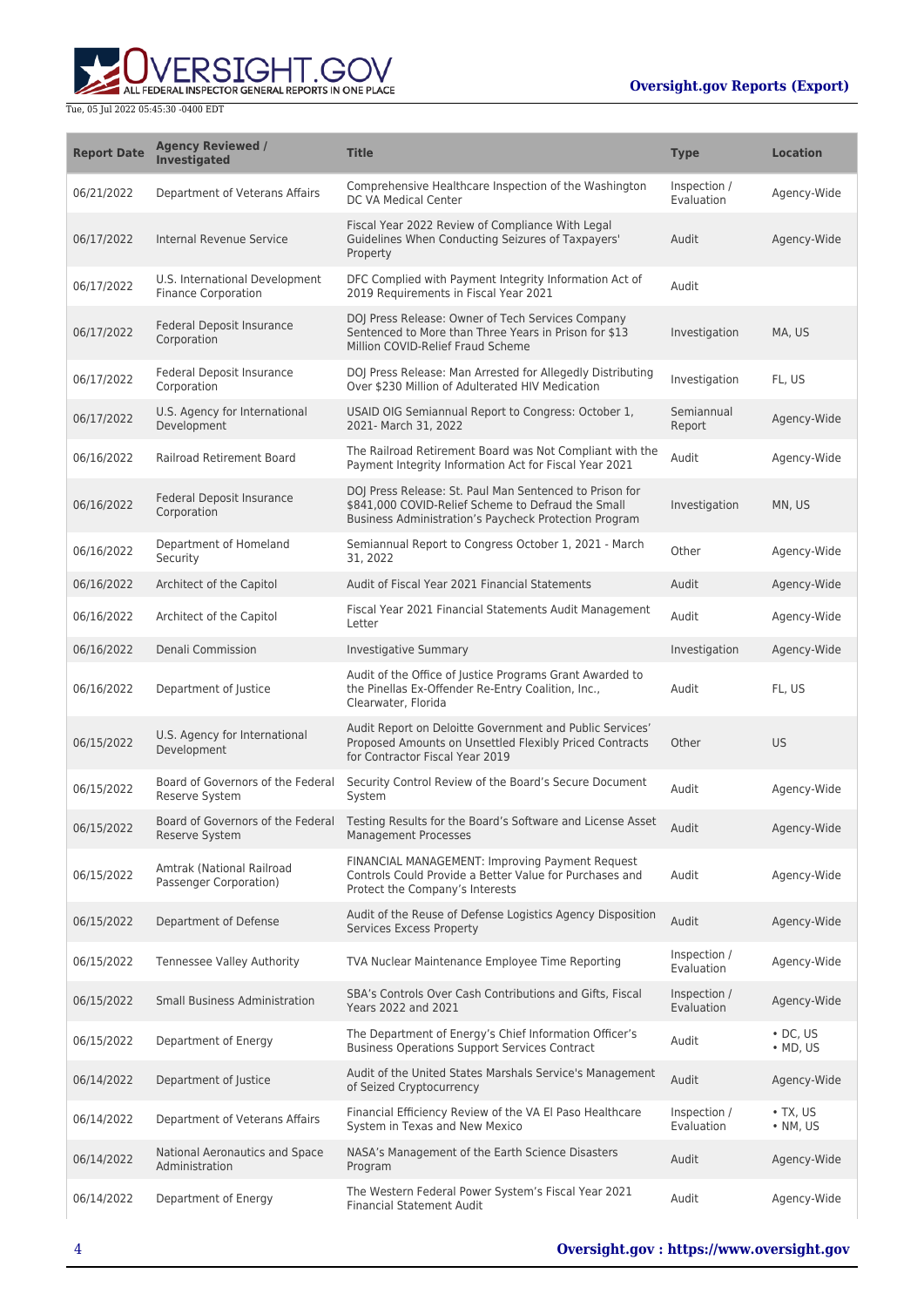

| <b>Report Date</b> | <b>Agency Reviewed /</b><br><b>Investigated</b>  | <b>Title</b>                                                                                                                                                                                         | Type                       | <b>Location</b> |
|--------------------|--------------------------------------------------|------------------------------------------------------------------------------------------------------------------------------------------------------------------------------------------------------|----------------------------|-----------------|
| 06/13/2022         | Department of the Interior                       | Improvements Needed in the Bureau of Safety and<br>Environmental Enforcement's Procedures Concerning<br>Offshore Venting and Flaring Record Reviews                                                  | Other                      | Agency-Wide     |
| 06/13/2022         | Department of Defense                            | Audit of the Department of Defense's Implementation of<br>Predictive Maintenance Strategies to Support Weapon<br>System Sustainment                                                                  | Audit                      | Agency-Wide     |
| 06/13/2022         | <b>Federal Election Commission</b>               | Investigative Summary I22INV00010: Lost FEC Laptop<br>Reported by an Agency Employee                                                                                                                 | Investigation              | Agency-Wide     |
| 06/13/2022         | Multiple Agencies                                | Key Insights: Identity Fraud Reduction and Redress in<br>Pandemic Response Programs                                                                                                                  | Other                      | Agency-Wide     |
| 06/10/2022         | U.S. Agency for International<br>Development     | Financial Audit of USAID Resources Managed by Africaid in<br>Zimbabwe Under Cooperative Agreement AID-613-<br>A-17-00001, January 1 to December 31, 2021                                             | Other                      | ZW              |
| 06/10/2022         | Inter-American Foundation                        | OIG Risk Assessment of the Inter-American Foundation<br>Charge Card Program for Fiscal Years 2021 and 2020                                                                                           | Audit                      | US              |
| 06/10/2022         | U.S. Agency for International<br>Development     | USAID Complied in Fiscal Year 2021 With the Payment<br>Integrity Information Act of 2019                                                                                                             | Audit                      | <b>US</b>       |
| 06/10/2022         | State of Delaware                                | Authorized Positions Examination Engagement -<br><b>Brandywine School District</b>                                                                                                                   | Other                      | DE, US          |
| 06/10/2022         | Department of Homeland<br>Security               | Department of Homeland Security's FY 2021 Compliance<br>with the Payment Integrity Information Act of 2019 and<br>Executive Order 13520, Reducing Improper Payments                                  | Audit                      | Agency-Wide     |
| 06/10/2022         | Tennessee Valley Authority                       | <b>TVA Nuclear Radiation Dosage</b>                                                                                                                                                                  | Inspection /<br>Evaluation | Agency-Wide     |
| 06/09/2022         | U.S. Agency for International<br>Development     | Financial Audit of USAID Resources Managed by Center for<br>Clinical Care and Clinical Research in Nigeria Under<br>Cooperative Agreement 72062020CA00006, October 1,<br>2020, to September 30, 2021 | Other                      | NG              |
| 06/09/2022         | U.S. Agency for International<br>Development     | Financial Audit of Handicap International Federation Under<br>Multiple Awards, for the Fiscal Year Ended December 31,<br>2019                                                                        | Other                      | US              |
| 06/09/2022         | Department of Education                          | Duplicate Higher Education Emergency Relief Fund Grant<br>Awards                                                                                                                                     | Other                      | Agency-Wide     |
| 06/09/2022         | Peace Corps                                      | Final Report on the Post Re-Entry Health and Safety<br>Review of Peace Corps/Ecuador                                                                                                                 | Review                     | ЕC              |
| 06/09/2022         | <b>Farm Credit Administration</b>                | Farm Credit Administration's Enterprise Risk Management<br>and Internal Control Program                                                                                                              | Audit                      | Agency-Wide     |
| 06/09/2022         | Federal Deposit Insurance<br>Corporation         | DOJ Press Release: Two Burlington County Women<br>Charged in \$175 Million Check-Cashing Scheme                                                                                                      | Investigation              | NI, US          |
| 06/09/2022         | National Aeronautics and Space<br>Administration | NASA's Management of the Mobile Launcher 2 Contract                                                                                                                                                  | Audit                      | Agency-Wide     |
| 06/09/2022         | U.S. Postal Service                              | Mail Delivery, Customer Service, and Property Conditions<br>Review - Renton Main Post Office, Renton, WA                                                                                             | Audit                      | Agency-Wide     |
| 06/08/2022         | U.S. Postal Service                              | Competitive Outbound International Negotiated Service<br>Agreement Pricing and Revenue Commitments                                                                                                   | Audit                      | Agency-Wide     |
| 06/08/2022         | U.S. Postal Service                              | Competitive Outbound International Negotiated Service<br>Agreement Pricing and Revenue Commitments                                                                                                   | Audit                      | Agency-Wide     |
| 06/08/2022         | Department of Defense                            | DoD Cooperative Agreements With Coronavirus Aid, Relief,<br>and Economic Security Act Obligations                                                                                                    | Audit                      | Agency-Wide     |
| 06/08/2022         | Federal Deposit Insurance<br>Corporation         | DOJ Press Release: Florida Man Arrested for \$2.5 Million<br><b>COVID-Relief Fraud</b>                                                                                                               | Investigation              | US              |
| 06/08/2022         | <b>Multiple Agencies</b>                         | Lessons Learned in Oversight of Pandemic Relief Funds                                                                                                                                                | Other                      | Agency-Wide     |
| 06/08/2022         | Department of Veterans Affairs                   | Contract Medical Exam Program Limitations Put Veterans<br>at Risk for Inaccurate Claims Decisions                                                                                                    | Review                     | Agency-Wide     |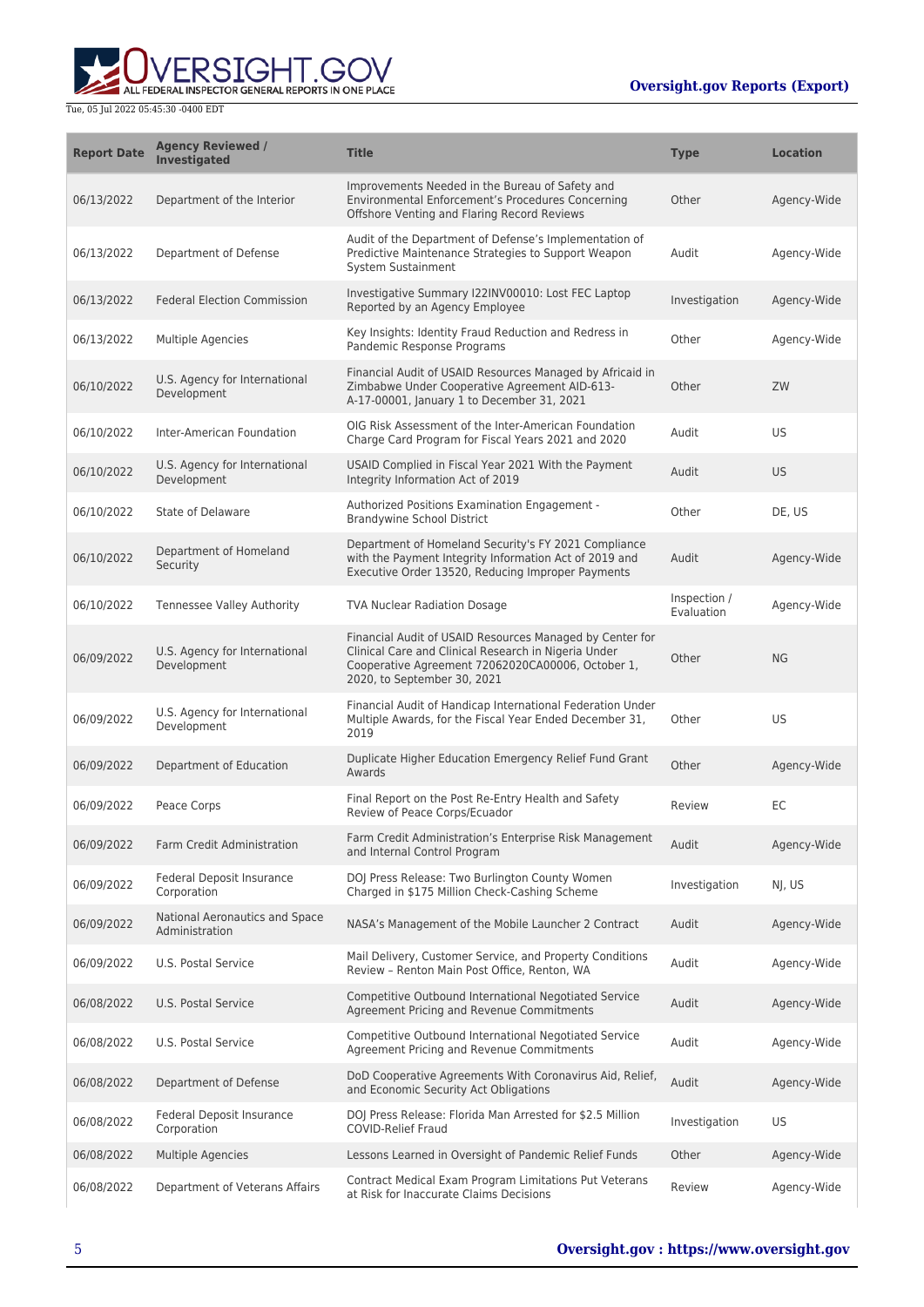

| <b>Report Date</b> | <b>Agency Reviewed /</b><br><b>Investigated</b>                            | <b>Title</b>                                                                                                                                                                                                           | <b>Type</b>                | <b>Location</b> |
|--------------------|----------------------------------------------------------------------------|------------------------------------------------------------------------------------------------------------------------------------------------------------------------------------------------------------------------|----------------------------|-----------------|
| 06/08/2022         | U.S. Agency for International<br>Development                               | Agreed-Upon Procedures Engagement of USAID Resources<br>Managed by Education Development Center Inc. in Liberia<br>Under Cost-Plus-Fixed-Fee Contract, AID-669-TO-17-00001,<br>March 2, 2017, to July 31, 2021         | Other                      | <b>LR</b>       |
| 06/08/2022         | U.S. Postal Service                                                        | U.S. Postal Service International Mail Operations and<br>Performance Data                                                                                                                                              | Audit                      | Agency-Wide     |
| 06/08/2022         | Department of State                                                        | Management Assistance Report: The Department of<br><b>State's Records Retirement Process</b>                                                                                                                           | Other                      | Agency-Wide     |
| 06/08/2022         | <b>Environmental Protection Agency</b>                                     | The EPA Continues to Fail to Meet Inspection Requirements<br>for Hazardous Waste Treatment, Storage, and Disposal<br><b>Facilities</b>                                                                                 | Audit                      | Agency-Wide     |
| 06/07/2022         | State of Delaware                                                          | Authorized Positions Examination Engagement - Caesar<br>Rodney School District                                                                                                                                         | Other                      | DE, US          |
| 06/07/2022         | Department of Energy                                                       | Special Report on Prospective Considerations for the Loan<br>Authority Supported Under the Loan Programs Office to<br>Improve Internal Controls and Prevent Fraud, Waste, and<br>Abuse                                 | Other                      | DC, US          |
| 06/07/2022         | Federal Deposit Insurance<br>Corporation                                   | DOJ Press Release: New York And Florida Resident<br>Sentenced To 51 Months In Prison For \$6.8 Million<br>Paycheck Protection Program Fraud Scheme                                                                     | Investigation              | NJ, US          |
| 06/07/2022         | Gulf Coast Ecosystem Restoration<br>Council                                | FINANCIAL MANAGEMENT: Audit of the Gulf Coast<br>Ecosystem Restoration Council's Compliance with PIIA for<br>Fiscal Year 2021                                                                                          | Audit                      | Agency-Wide     |
| 06/07/2022         | U.S. Postal Service                                                        | Mail Delivery, Customer Service, and Property Conditions<br>Review - Lacey Branch, Lacey, WA                                                                                                                           | Audit                      | Agency-Wide     |
| 06/07/2022         | U.S. Postal Service                                                        | Mail Delivery, Customer Service, and Property Conditions<br>Review - Kent Main Post Office, Kent, WA                                                                                                                   | Audit                      | Agency-Wide     |
| 06/07/2022         | U.S. Agency for International<br>Development                               | Financial Audit of USAID Resources Managed by Baylor<br>College of Medicine Children's Foundation Lesotho Under<br>Agreement 72067419CA00016, July 1, 2020, to June 30,<br>2021                                        | Other                      | <b>LS</b>       |
| 06/07/2022         | U.S. Agency for International<br>Development                               | Financial Audit of USAID Resources Managed by American<br>University of Nigeria Under Cooperative Agreement<br>72062019CA0002, August 1, 2020, to July 31, 2021                                                        | Other                      | ΝG              |
| 06/07/2022         | U.S. Agency for International<br>Development                               | Financial Audit of USAID Resources Managed by<br>Organization for Public Health Interventions and<br>Development in Zimbabwe Under Cooperative Agreement<br>72061320CA00005, October 1, 2020, to September 30,<br>2021 | Other                      | ZW              |
| 06/07/2022         | U.S. Agency for Global Media<br>(f/k/a Broadcasting Board of<br>Governors) | Audit of U.S. Agency for Global Media FY 2021 Compliance<br>With Payment Integrity Requirements                                                                                                                        | Audit                      | Agency-Wide     |
| 06/06/2022         | Department of Energy                                                       | The Department of Energy's Unclassified Cybersecurity<br>Program - 2021                                                                                                                                                | Inspection /<br>Evaluation | Agency-Wide     |
| 06/06/2022         | Millennium Challenge Corporation                                           | MCC Complied in Fiscal Year 2021 With the Payment<br>Integrity Information Act of 2019                                                                                                                                 | Audit                      | US              |
| 06/06/2022         | Department of Veterans Affairs                                             | Suicide Prevention Coordinators Need Improved Training,<br>Guidance, and Oversight                                                                                                                                     | Review                     | Agency-Wide     |
| 06/06/2022         | Federal Deposit Insurance<br>Corporation                                   | DOJ Press Release: Foreign National Involved in Religious<br>Institution Check Theft Conspiracy Sentenced to Over<br>Three Years in Federal Prison                                                                     | Investigation              | MD, US          |
| 06/06/2022         | Denali Commission                                                          | Semiannual Report to The Congress, October 1, 2021 -<br>March 31, 2022                                                                                                                                                 | Semiannual<br>Report       | Agency-Wide     |
| 06/06/2022         | Nuclear Regulatory Commission                                              | Audit of the NRC's Fiscal Year (FY) 2021 Compliance with<br><b>Improper Payment Laws</b>                                                                                                                               | Audit                      | MD, US          |
| 06/03/2022         | U.S. Postal Service                                                        | Negotiated Service Agreement and Customer Compliance<br>Capping Report                                                                                                                                                 | Audit                      | Agency-Wide     |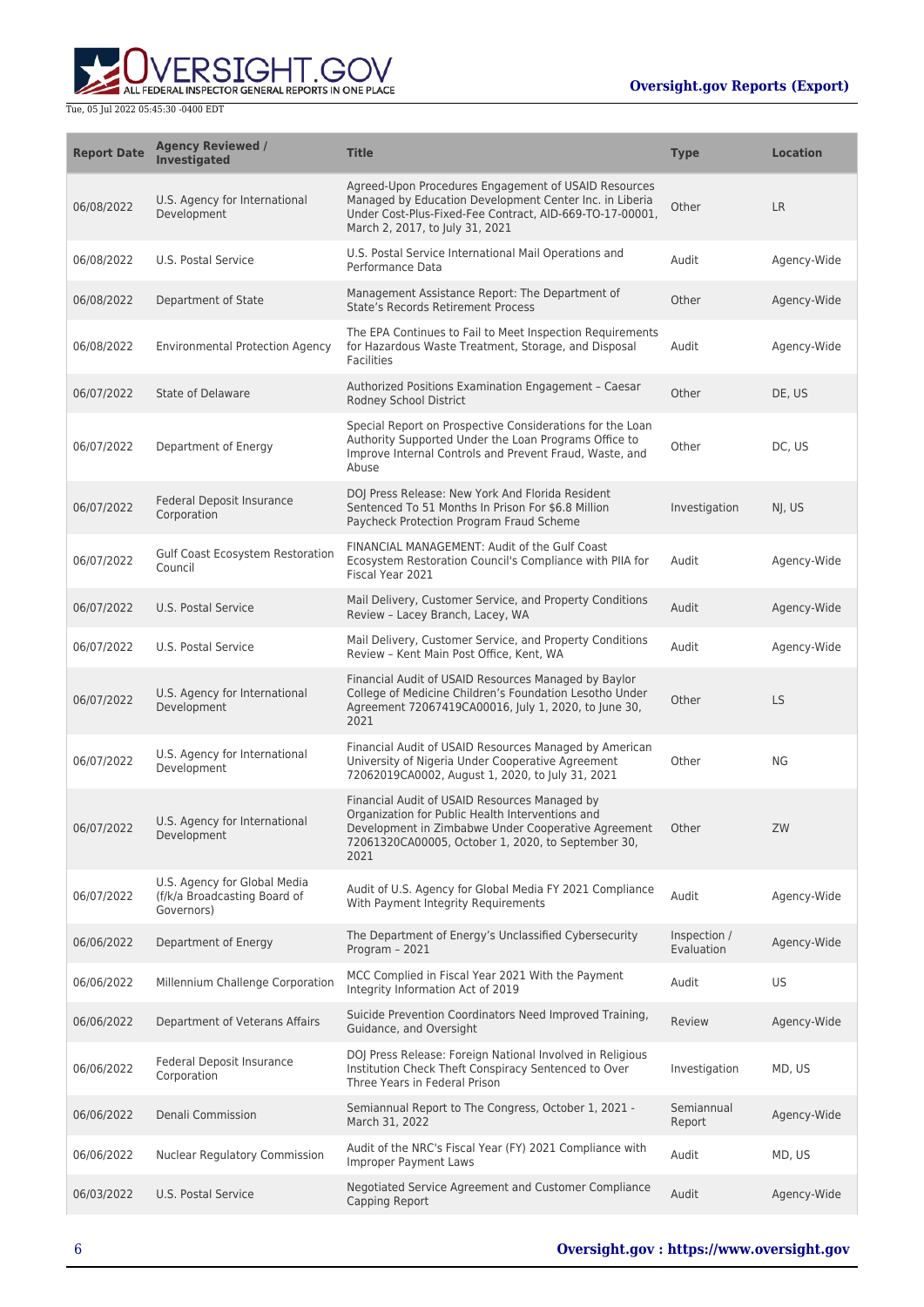ALL FEDERAL INSPECTOR GENERAL REPORTS IN ONE PLACE

| <b>Report Date</b> | <b>Agency Reviewed /</b><br><b>Investigated</b>                                                  | <b>Title</b>                                                                                                                                             | <b>Type</b>                | <b>Location</b>                                                                        |
|--------------------|--------------------------------------------------------------------------------------------------|----------------------------------------------------------------------------------------------------------------------------------------------------------|----------------------------|----------------------------------------------------------------------------------------|
| 06/02/2022         | U.S. Postal Service                                                                              | Property Condition Review Capping Report                                                                                                                 | Audit                      | Agency-Wide                                                                            |
| 06/02/2022         | Department of the Treasury                                                                       | Independent Review of 4003(b) Loan Recipient's Validation<br>Memo - SkyWest Airlines, Inc.                                                               | Review                     | Agency-Wide                                                                            |
| 06/02/2022         | Department of Veterans Affairs                                                                   | Comprehensive Healthcare Inspection of the Hershel<br>"Woody" Williams VA Medical Center in Huntington, West<br>Virginia                                 | Inspection /<br>Evaluation | $\bullet$ WV, US<br>$\bullet$ KY, US<br>• WV, US<br>$\cdot$ OH, US<br>$\bullet$ WV, US |
| 06/02/2022         | Department of Veterans Affairs                                                                   | Comprehensive Healthcare Inspection of the Beckley VA<br>Medical Center in West Virginia                                                                 | Inspection /<br>Evaluation | $\bullet$ WV, US<br>$\bullet$ WV, US<br>$\bullet$ WV, US                               |
| 06/01/2022         | Department of Veterans Affairs                                                                   | Veterans Data Integration and Federation Enterprise<br>Platform Lacks Sufficient Security Controls                                                       | Audit                      | Agency-Wide                                                                            |
| 06/01/2022         | State of Delaware                                                                                | Authorized Positions Examination Engagement -<br>Appoquinimink School District                                                                           | Other                      | DE, US                                                                                 |
| 06/01/2022         | U.S. Agency for International<br>Development                                                     | Financial Audit of Danish Refugee Council Under Multiple<br>Awards, for the Fiscal Year Ended December 31, 2019,                                         | Other                      | <b>US</b>                                                                              |
| 06/01/2022         | Department of Veterans Affairs                                                                   | Deficits with Metrics Following Implementation of the New<br>Electronic Health Record at the Mann-Grandstaff VA<br>Medical Center in Spokane, Washington | Inspection /<br>Evaluation | WA, US                                                                                 |
| 06/01/2022         | Department of Education                                                                          | The Office of Postsecondary Education's Oversight of<br>Higher Education Emergency Relief Fund Grants                                                    | Audit                      | Agency-Wide                                                                            |
| 06/01/2022         | National Science Foundation                                                                      | Performance Audit of Incurred Costs - University of Maine                                                                                                | Audit                      | ME, US                                                                                 |
| 06/01/2022         | Federal Deposit Insurance<br>Corporation                                                         | DOJ Press Release: Tulsa Man Sentenced for Defrauding<br><b>Investor and Banks of Millions</b>                                                           | Investigation              | OK, US                                                                                 |
| 06/01/2022         | Department of Veterans Affairs                                                                   | Inspection of Information Technology Security at the<br>Consolidated Mail Outpatient Pharmacy in Dallas, Texas                                           | Inspection /<br>Evaluation | TX, US                                                                                 |
| 06/01/2022         | Department of State, U.S. Agency<br>for Global Media (f/k/a<br>Broadcasting Board of Governors)  | Semiannual Report to The Congress, October 1, 2021 -<br>March 31, 2022                                                                                   | Semiannual<br>Report       | Agency-Wide                                                                            |
| 06/01/2022         | <b>Tennessee Valley Authority</b>                                                                | Non-Power Dam Control System Cybersecurity                                                                                                               | Audit                      | Agency-Wide                                                                            |
| 06/01/2022         | Department of Veterans Affairs                                                                   | Inspection of Information Technology Security at the<br>Consolidated Mail Outpatient Pharmacy in Tucson, Arizona                                         | Inspection /<br>Evaluation | Agency-Wide                                                                            |
| 06/01/2022         | Office of the Director of National<br>Intelligence                                               | The Office of the Inspector General of the Intelligence<br>Community Releases Its Semiannual Report to Congress                                          | Semiannual<br>Report       | Agency-Wide                                                                            |
| 06/01/2022         | <b>Election Assistance Commission</b>                                                            | Semiannual Report to Congress - Spring 2022                                                                                                              | Semiannual<br>Report       | Agency-Wide                                                                            |
| 06/01/2022         | Department of the Treasury                                                                       | Semiannual Report to Congress, Department of the<br>Treasury, Office of Inspector General (October 1, 2021 -<br>March 31, 2022)                          | Semiannual<br>Report       | Agency-Wide                                                                            |
| 05/31/2022         | Committee for Purchase From<br>People Who Are Blind or Severely<br>Disabled (AbilityOne Program) | Semiannual Report to Congress for October 1, 2021 -<br>March 31, 2022. Office of Inspector General, U.S.<br>AbilityOne Commission                        | Semiannual<br>Report       | Agency-Wide                                                                            |
| 05/31/2022         | Federal Deposit Insurance<br>Corporation                                                         | DOJ Press Release: Vacaville Man Sentenced to 8 Years in<br>Prison for Billion Dollar DC Solar Ponzi Scheme                                              | Investigation              | CA, US                                                                                 |
| 05/31/2022         | Department of Education                                                                          | OIG 84th Semiannual Report to Congress                                                                                                                   | Semiannual<br>Report       | Agency-Wide                                                                            |
| 05/31/2022         | Federal Housing Finance Agency                                                                   | FHFA Ensured that Fannie Mae Submitted Required<br>Property Valuation Data to the Agency's Mortgage Loan<br>Integrated System                            | Review                     | <b>US</b>                                                                              |
| 05/31/2022         | Department of Housing and<br>Urban Development                                                   | SAR 87 - HUD OIG Semiannual Report to Congress for the<br>period October 1, 2021, through March 31, 2022                                                 | Semiannual<br>Report       | Agency-Wide                                                                            |
| 05/31/2022         | National Aeronautics and Space<br>Administration                                                 | Semiannual Report: October 1, 2021 through March 31,<br>2022                                                                                             | Semiannual<br>Report       | Agency-Wide                                                                            |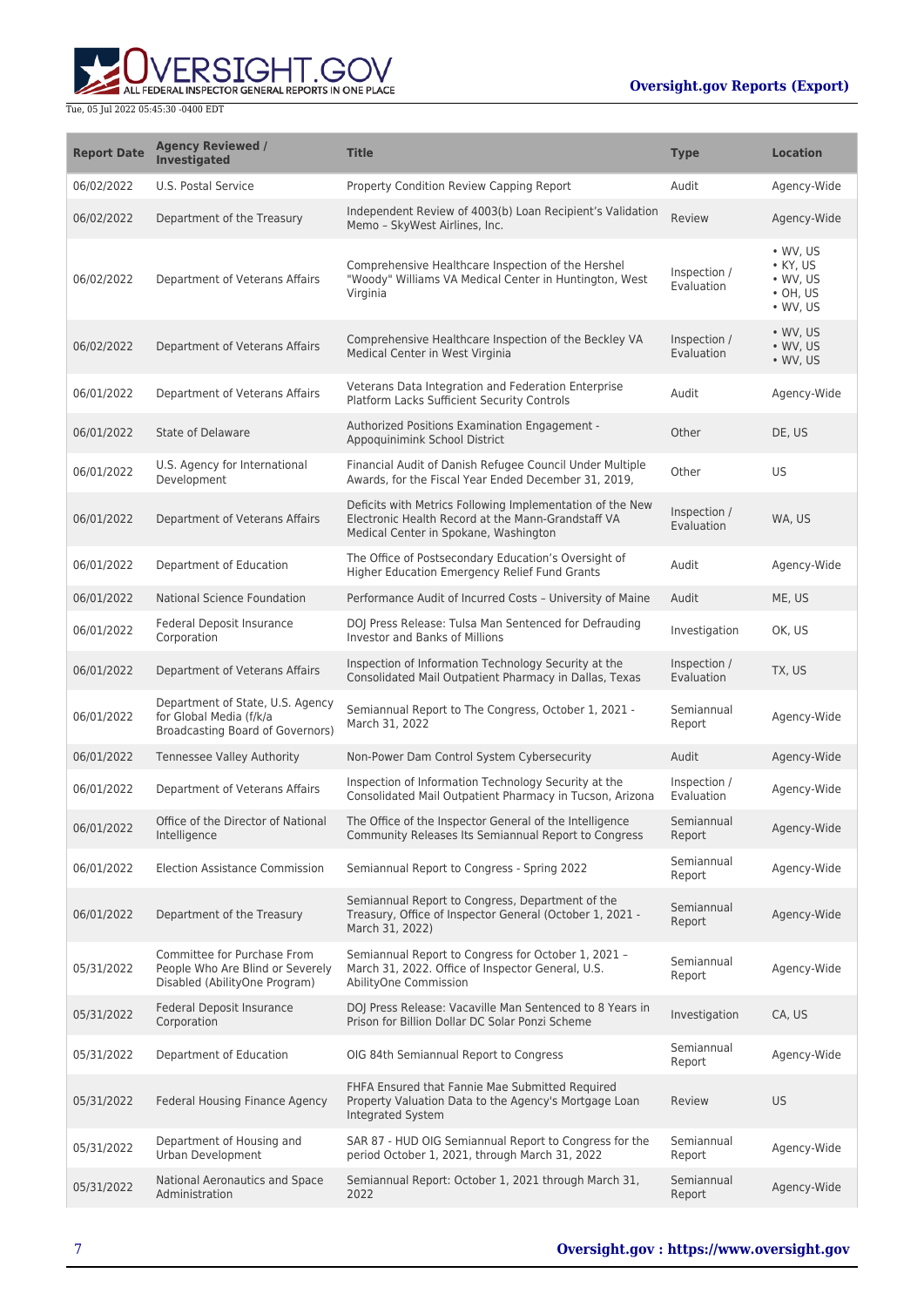

| <b>Report Date</b> | <b>Agency Reviewed /</b><br><b>Investigated</b> | <b>Title</b>                                                                                                                                                                                  | <b>Type</b>                | <b>Location</b>                                                              |
|--------------------|-------------------------------------------------|-----------------------------------------------------------------------------------------------------------------------------------------------------------------------------------------------|----------------------------|------------------------------------------------------------------------------|
| 05/31/2022         | <b>Federal Election Commission</b>              | Federal Election Commission Semiannual Report to<br>Congress                                                                                                                                  | Semiannual<br>Report       | Agency-Wide                                                                  |
| 05/31/2022         | Federal Deposit Insurance<br>Corporation        | Semiannual Report to the Congress, October 1, 2021-<br>March 31, 2022                                                                                                                         | Semiannual<br>Report       | Agency-Wide                                                                  |
| 05/31/2022         | <b>General Services Administration</b>          | Semiannual Report to the Congress - Spring 2022                                                                                                                                               | Semiannual<br>Report       | Agency-Wide                                                                  |
| 05/31/2022         | <b>Multiple Agencies</b>                        | Pandemic Response Accountability Committee's<br>Semiannual Report to Congress                                                                                                                 | Semiannual<br>Report       | Agency-Wide                                                                  |
| 05/31/2022         | Department of Veterans Affairs                  | Failure to Provide Emergency Care to a Patient and<br>Leaders' Inadequate Response to that Failure at the<br>Malcom Randall VA Medical Center in Gainesville, Florida                         | Inspection /<br>Evaluation | FL, US                                                                       |
| 05/31/2022         | <b>Nuclear Regulatory Commission</b>            | Semiannual Report to Congress                                                                                                                                                                 | Other                      | Agency-Wide                                                                  |
| 05/31/2022         | Department of Veterans Affairs                  | Comprehensive Healthcare Inspection of Veterans<br>Integrated Service Network 2: New York/New Jersey VA<br>Health Care Network in Bronx, New York                                             | Review                     | NY, US                                                                       |
| 05/27/2022         | U.S. Agency for International<br>Development    | Financial Audit of KNCV Tuberculosis Foundation Under<br>Multiple, USAID Awards for the Fiscal Year Ended<br>September 30, 2017                                                               | Other                      | <b>US</b>                                                                    |
| 05/27/2022         | <b>General Services Administration</b>          | GSA Complied with the Payment Integrity Information Act<br>in Fiscal Year 2021                                                                                                                | Audit                      | Agency-Wide                                                                  |
| 05/27/2022         | Federal Deposit Insurance<br>Corporation        | DOJ Press Release: Richmond Man Pleads Guilty to \$1<br>Million Paycheck Protection Program Fraud Scheme                                                                                      | Investigation              | VA, US                                                                       |
| 05/27/2022         | U.S. Postal Service                             | U.S. Postal Service Knowledge Continuity                                                                                                                                                      | Audit                      | Agency-Wide                                                                  |
| 05/27/2022         | Department of Energy                            | Semiannual Report to Congress for Period Ending March<br>31, 2022                                                                                                                             | Semiannual<br>Report       | Agency-Wide                                                                  |
| 05/27/2022         | <b>Export-Import Bank</b>                       | Semiannual Report to Congress: October 1, 2021 to March<br>31, 2022                                                                                                                           | Semiannual<br>Report       | Agency-Wide                                                                  |
| 05/27/2022         | <b>Environmental Protection Agency</b>          | Semiannual Report to Congress: October 1, 2021-March<br>31, 2022                                                                                                                              | Audit                      | Agency-Wide                                                                  |
| 05/27/2022         | Securities and Exchange<br>Commission           | Semiannual Report to Congress: October 1, 2021 through<br>March 31, 2022                                                                                                                      | Semiannual<br>Report       | Agency-Wide                                                                  |
| 05/27/2022         | Department of Justice                           | Semiannual Report to Congress October 1, 2021 - March<br>31, 2022                                                                                                                             | Semiannual<br>Report       | Agency-Wide                                                                  |
| 05/27/2022         | <b>Consumer Product Safety</b><br>Commission    | Semiannual Report to Congress October 1, 2021 to March<br>31, 2022                                                                                                                            | Semiannual<br>Report       | Agency-Wide                                                                  |
| 05/26/2022         | U.S. Agency for International<br>Development    | Financial Audit of Closing the Gaps in the TB Care Cascade<br>Program Managed by World Health Partners in India,<br>Cooperative Agreement 72038620CA00012, July 31, 2020<br>to March 31, 2021 | Other                      | IN                                                                           |
| 05/26/2022         | U.S. Agency for International<br>Development    | Examination Report of Incurred Costs Claimed on Flexibly<br>Priced Contracts by International Business & Technical<br>Consultants, Inc. for the Fiscal Year Ended December 31,<br>2018        | Other                      | US                                                                           |
| 05/26/2022         | U.S. African Development<br>Foundation          | OIG Risk Assessment of the U.S. African Development<br>Foundation Charge Card Program for Fiscal Years 2021 and Audit<br>2020                                                                 |                            | <b>US</b>                                                                    |
| 05/26/2022         | <b>Federal Election Commission</b>              | Management Letter for OIG Special Review of the Federal<br>Election Commission (FEC) Contracting Officers<br>Representative (COR) Program                                                     | Review                     | Agency-Wide                                                                  |
| 05/26/2022         | Department of Veterans Affairs                  | Comprehensive Healthcare Inspection of the VA NY Harbor<br>Healthcare System in New York                                                                                                      | Inspection /<br>Evaluation | $\bullet$ NY, US<br>$\bullet$ NY, US<br>$\bullet$ NY, US<br>$\bullet$ NY, US |
| 05/26/2022         | Social Security Administration                  | Incorrect Old-Age, Survivors and Disability Insurance<br>Benefit Payment Computations that Resulted in<br>Overpayments                                                                        | Audit                      | Agency-Wide                                                                  |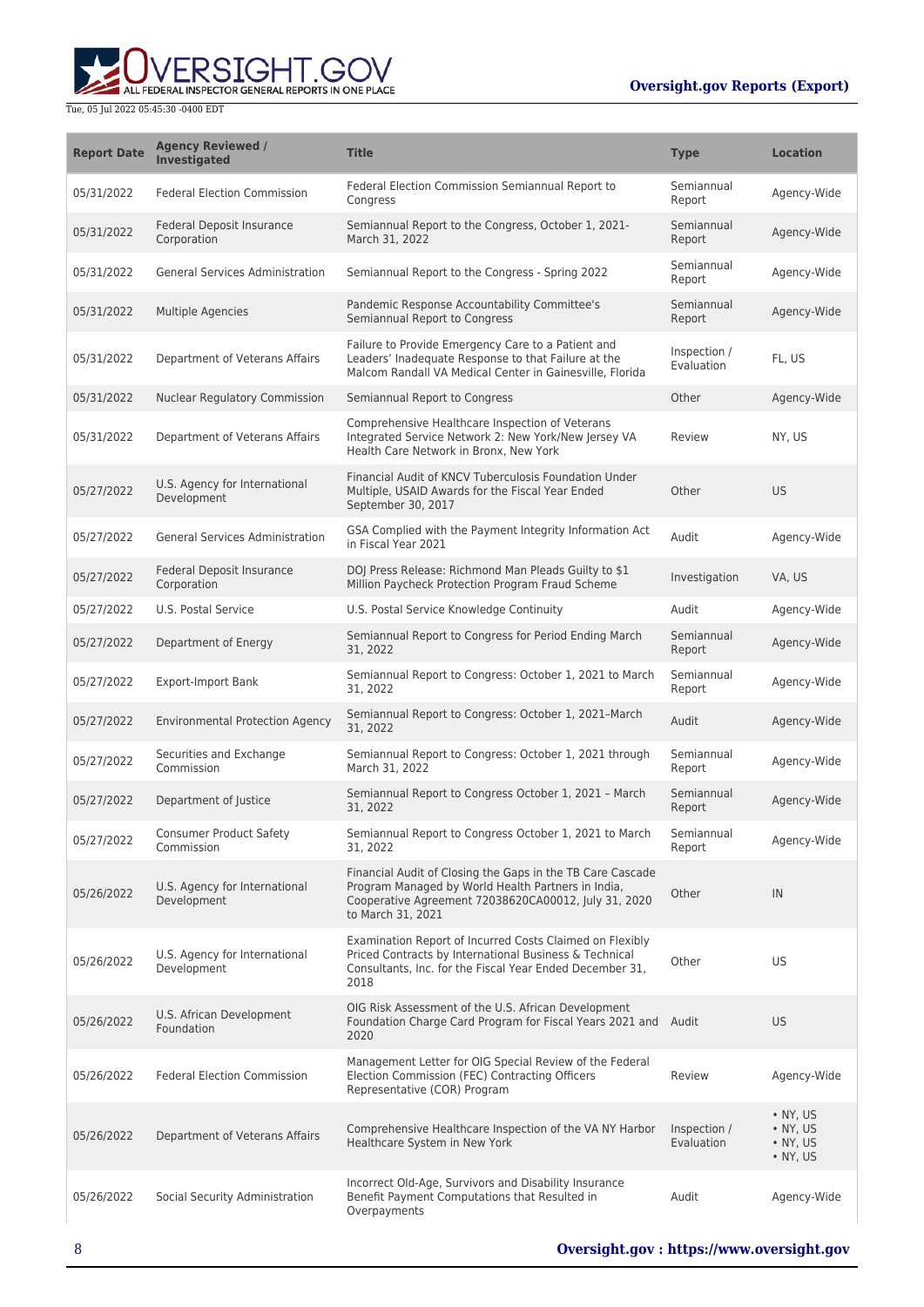

| <b>Report Date</b> | <b>Agency Reviewed /</b><br><b>Investigated</b>     | <b>Title</b>                                                                                                                                                                     | <b>Type</b>                | <b>Location</b> |
|--------------------|-----------------------------------------------------|----------------------------------------------------------------------------------------------------------------------------------------------------------------------------------|----------------------------|-----------------|
| 05/26/2022         | <b>Federal Deposit Insurance</b><br>Corporation     | DOJ Press Release: California Couple Charged with<br>Defrauding Paycheck Protection Program                                                                                      | Investigation              | CA, US          |
| 05/26/2022         | Federal Deposit Insurance<br>Corporation            | DOJ Press Release: Bank CEO Convicted For Taking Bribes<br>In Connection With Loans Guaranteed By The Small<br><b>Business Administration</b>                                    | Investigation              | NY, US          |
| 05/26/2022         | <b>National Credit Union</b><br>Administration      | Letter to Congress: Office of Inspector General 2022<br>Review of the NCUA's 2021 Compliance Under the<br>Improper Payments Elimination and Recovery Act (IPERA)<br>May 26, 2022 | Other                      | Agency-Wide     |
| 05/26/2022         | U.S. Postal Service                                 | Mail Delivery, Customer Service, and Property Conditions<br>Review - Linwood Station, Indianapolis, IN                                                                           | Audit                      | Agency-Wide     |
| 05/26/2022         | U.S. Postal Service                                 | Mail Delivery, Customer Service, and Property Conditions<br>Review - Plainfield Main Post Office, Plainfield, IN                                                                 | Audit                      | Agency-Wide     |
| 05/26/2022         | U.S. Postal Service                                 | Mail Delivery, Customer Service, and Property Conditions<br>Review - Carmel Main Post Office, Carmel, IN                                                                         | Audit                      | Agency-Wide     |
| 05/26/2022         | Department of Defense                               | Semiannual Report to the Congress - October 1, 2021,<br>through March 31, 2022                                                                                                   | Semiannual<br>Report       | Agency-Wide     |
| 05/26/2022         | Pension Benefit Guaranty<br>Corporation             | Semiannual Report to Congress For the Period October 1,<br>2021 to March 31, 2022                                                                                                | Semiannual<br>Report       | Agency-Wide     |
| 05/26/2022         | Department of Labor                                 | Semiannual Report to Congress: October 1, 2021 - March<br>31, 2022                                                                                                               | Semiannual<br>Report       | Agency-Wide     |
| 05/26/2022         | AmeriCorps                                          | Semiannual Report to Congress: October 1, 2021 - March<br>31, 2022                                                                                                               | Semiannual<br>Report       | Agency-Wide     |
| 05/26/2022         | Amtrak (National Railroad<br>Passenger Corporation) | Employee Resigns Prior to Administrative Hearing                                                                                                                                 | Investigation              | FL, US          |
| 05/26/2022         | Department of the Interior                          | April 2022 Semiannual Report to Congress                                                                                                                                         | Semiannual<br>Report       | Agency-Wide     |
| 05/26/2022         | U.S. Postal Service                                 | Spring 2022 Semiannual Report to Congress                                                                                                                                        | Semiannual<br>Report       | Agency-Wide     |
| 05/26/2022         | <b>Small Business Administration</b>                | SBA OIG Spring 2022 Semiannual Report to Congress                                                                                                                                | Semiannual<br>Report       | Agency-Wide     |
| 05/26/2022         | Social Security Administration                      | 2022 Spring Semiannual Report to Congress                                                                                                                                        | Semiannual<br>Report       | Agency-Wide     |
| 05/26/2022         | National Security Agency                            | Audit of the Implementation of the Coronavirus Aid, Relief,<br>and Economic Security (CARES) Act, Section 3610                                                                   | Audit                      | Agency-Wide     |
| 05/26/2022         | Department of Agriculture                           | Office of Inspector General Semiannual Report to Congress<br>FY 2022 - First Half                                                                                                | Semiannual<br>Report       | Agency-Wide     |
| 05/26/2022         | <b>Small Business Administration</b>                | SBA's Handling of Potentially Fraudulent Paycheck<br>Protection Program Loans                                                                                                    | Inspection /<br>Evaluation | Agency-Wide     |
| 05/26/2022         | Department of Justice                               | Management Advisory Memorandum: Notification of<br>Concerns with the Absence of a Policy Regarding FBI<br>Employees Emailing Child Sexual Abuse Material and Other<br>Contraband | Other                      | Agency-Wide     |
| 05/26/2022         | Peace Corps                                         | Semiannual Report to Congress for the First Half of FY<br>2022                                                                                                                   | Other                      | Agency-Wide     |
| 05/26/2022         | Amtrak (National Railroad<br>Passenger Corporation) | SEMIANNUAL REPORT TO CONGRESS #65 (OCTOBER 1,<br>2021 TO MARCH 31, 2022)                                                                                                         | Semiannual<br>Report       | Agency-Wide     |
| 05/26/2022         | <b>Federal Labor Relations Authority</b>            | Privacy and Data Protection Policies, Procedure and<br>Practices for 2022                                                                                                        | Other                      | Agency-Wide     |
| 05/25/2022         | U.S. Agency for International<br>Development        | Strategic Workforce Planning: Challenges Impair USAID's<br>Ability to Establish a Comprehensive Human Capital<br>Approach                                                        | Audit                      | Agency-Wide     |
| 05/25/2022         | U.S. Agency for International<br>Development        | Financial Audit of USAID Resources Managed by Right to<br>Care NPC in Multiple Countries Under Multiple Awards,<br>October 1, 2020, to September 30, 2021                        | Other                      | ZΑ              |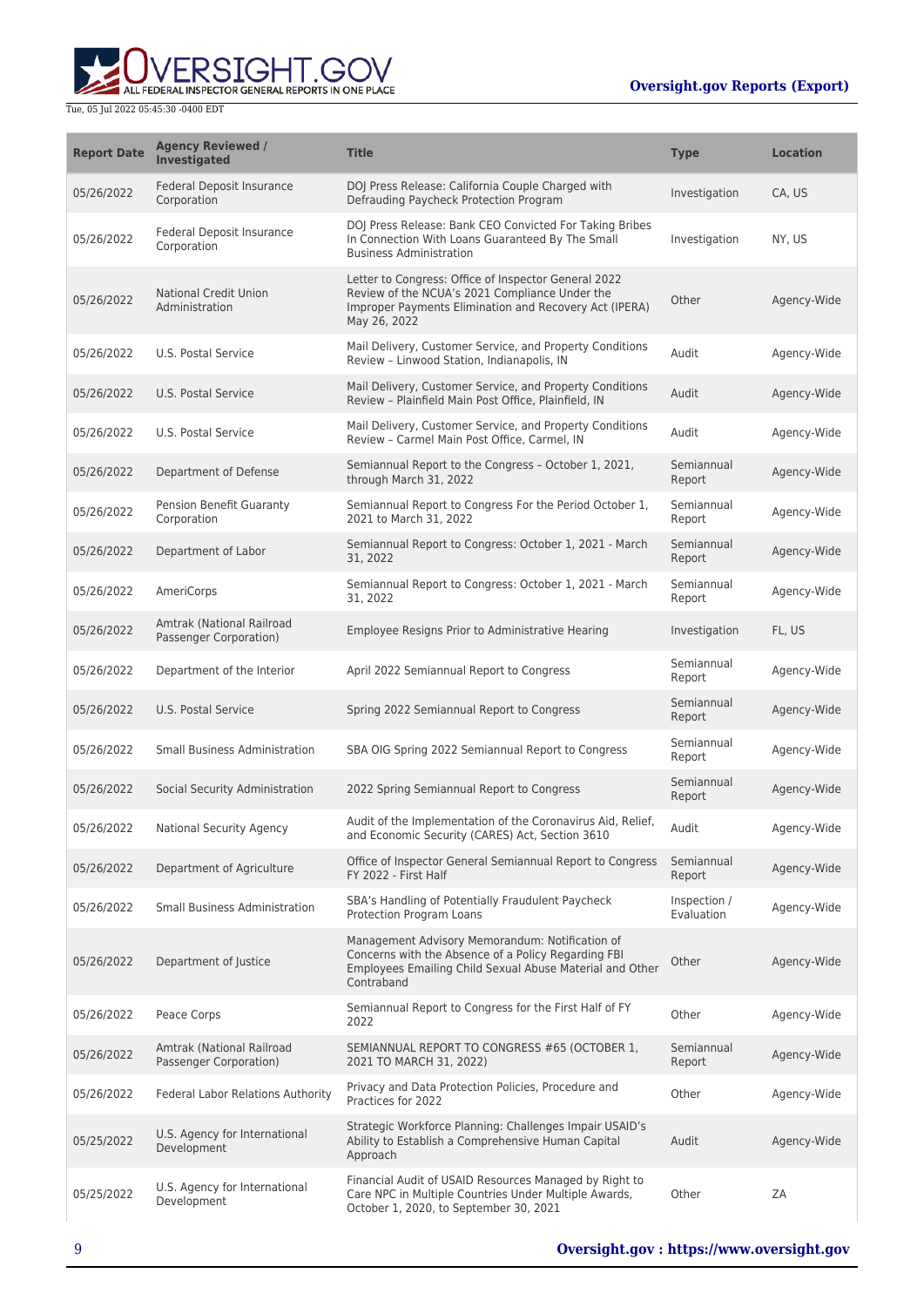

| <b>Report Date</b> | <b>Agency Reviewed /</b><br><b>Investigated</b> | <b>Title</b>                                                                                                                                                                                                                  | <b>Type</b>                | <b>Location</b>                                                                                                                                                                                                  |
|--------------------|-------------------------------------------------|-------------------------------------------------------------------------------------------------------------------------------------------------------------------------------------------------------------------------------|----------------------------|------------------------------------------------------------------------------------------------------------------------------------------------------------------------------------------------------------------|
| 05/25/2022         | Department of Veterans Affairs                  | Comprehensive Healthcare Inspection of the Samuel S.<br>Stratton VA Medical Center in Albany, New York                                                                                                                        | Review                     | • NY, US<br>$\bullet$ NY, US<br>$\bullet$ NY, US<br>$\bullet$ NY, US<br>$\bullet$ NY, US<br>$\bullet$ NY, US<br>$\bullet$ NY, US<br>$\bullet$ NY, US<br>$\bullet$ NY, US<br>$\bullet$ NY, US<br>$\bullet$ NY, US |
| 05/25/2022         | Department of State                             | Review of the Recruitment and Selection Process for Public<br>Members of Foreign Service Selection Boards                                                                                                                     | Other                      | Agency-Wide                                                                                                                                                                                                      |
| 05/25/2022         | Department of State                             | Inspection of Embassy Athens and Constituent Post,<br>Greece                                                                                                                                                                  | Inspection /<br>Evaluation | <b>GR</b>                                                                                                                                                                                                        |
| 05/25/2022         | Department of State                             | Inspection of the Bureau of Diplomatic Security's<br><b>Diplomatic Courier Service</b>                                                                                                                                        | Inspection /<br>Evaluation | Agency-Wide                                                                                                                                                                                                      |
| 05/25/2022         | Department of State                             | Inspection of Embassy Budapest, Hungary                                                                                                                                                                                       | Inspection /<br>Evaluation | <b>HU</b>                                                                                                                                                                                                        |
| 05/25/2022         | Department of Veterans Affairs                  | Semiannual Report to Congress, Issue 87, October 1,<br>2021-March 31, 2022                                                                                                                                                    | Semiannual<br>Report       | Agency-Wide                                                                                                                                                                                                      |
| 05/25/2022         | <b>Corporation for Public</b><br>Broadcasting   | Evaluation of WSLU-FM/North Country Public Radio<br>Expenditures, Report No. ECR2206-2208                                                                                                                                     | Inspection /<br>Evaluation | NY, US                                                                                                                                                                                                           |
| 05/25/2022         | National Science Foundation                     | Semiannual Report to Congress, October 1, 2021 - March<br>31, 2022                                                                                                                                                            | Semiannual<br>Report       | Agency-Wide                                                                                                                                                                                                      |
| 05/25/2022         | <b>National Science Foundation</b>              | Audit of NSF's Purchase Card Program                                                                                                                                                                                          | Audit                      | VA, US                                                                                                                                                                                                           |
| 05/25/2022         | Tennessee Valley Authority                      | Organizational Effectiveness - Browns Ferry Nuclear Plant<br><b>Radiation Protection</b>                                                                                                                                      | Inspection /<br>Evaluation | Agency-Wide                                                                                                                                                                                                      |
| 05/25/2022         | Federal Labor Relations Authority               | Follow-up Management Advisory Review on FLRA's<br>Appointment of Contracting Officer's Representatives                                                                                                                        | Other                      | Agency-Wide                                                                                                                                                                                                      |
| 05/25/2022         | International Trade Commission                  | Inspector General Semiannual Report                                                                                                                                                                                           | Semiannual<br>Report       | Agency-Wide                                                                                                                                                                                                      |
| 05/24/2022         | Department of State                             | Audit of Department of State Actions To Prevent Unlawful<br>Trafficking in Persons Practices When Executing Security,<br>Construction, and Facility and Household Services<br><b>Contracts at Overseas Posts</b>              | Audit                      | • Agency-Wide<br>$\cdot$ DE<br>$\cdot$ CF<br>$\cdot$ IQ<br>$\cdot$ EG<br>$\cdot$ PE<br>$\cdot$ PK<br>$\bullet$ MX<br>$\cdot$  P<br>$\cdot$  O<br>$\cdot$ SD                                                      |
| 05/24/2022         | Corporation for Public<br><b>Broadcasting</b>   | Semiannual Report, Office of the Inspector General<br>Operations and Audit Resolution Activities, October 1,<br>2021 - March 31, 2022                                                                                         | Semiannual<br>Report       | Agency-Wide                                                                                                                                                                                                      |
| 05/24/2022         | Department of the Treasury                      | Alert Memorandum: Delays in the Quarterly Monitoring of<br>Borrowers' Compliance with Loan Requirements                                                                                                                       | Audit                      | Agency-Wide                                                                                                                                                                                                      |
| 05/24/2022         | Department of Veterans Affairs                  | VHA Continues to Face Challenges with Billing Private<br>Insurers for Community Care                                                                                                                                          | Audit                      | Agency-Wide                                                                                                                                                                                                      |
| 05/23/2022         | Internal Revenue Service                        | Final Report - The IRS Leveraged Its Telework Program to<br>Continue Operations During the COVID-19 Pandemic                                                                                                                  | Inspection /<br>Evaluation | Agency-Wide                                                                                                                                                                                                      |
| 05/23/2022         | Architect of the Capitol                        | Architect of the Capitol (AOC) Employees Violated the AOC<br>Standards of Conduct and Ethics Policies by Wagering on<br>the Outcome of the 2020 Presidential Election and<br>Engaging in Political Conversation While on Duty | Investigation              | Agency-Wide                                                                                                                                                                                                      |
| 05/23/2022         | U.S. Agency for International<br>Development    | Financial Audit of the Rule of Law and Culture of Integrity<br>Program in Paraguay Managed by Instituto Desarrollo,<br>Cooperative Agreement 72052619CA00002, for the Fiscal<br>Year Ended December 31, 2021                  | Other                      | PY                                                                                                                                                                                                               |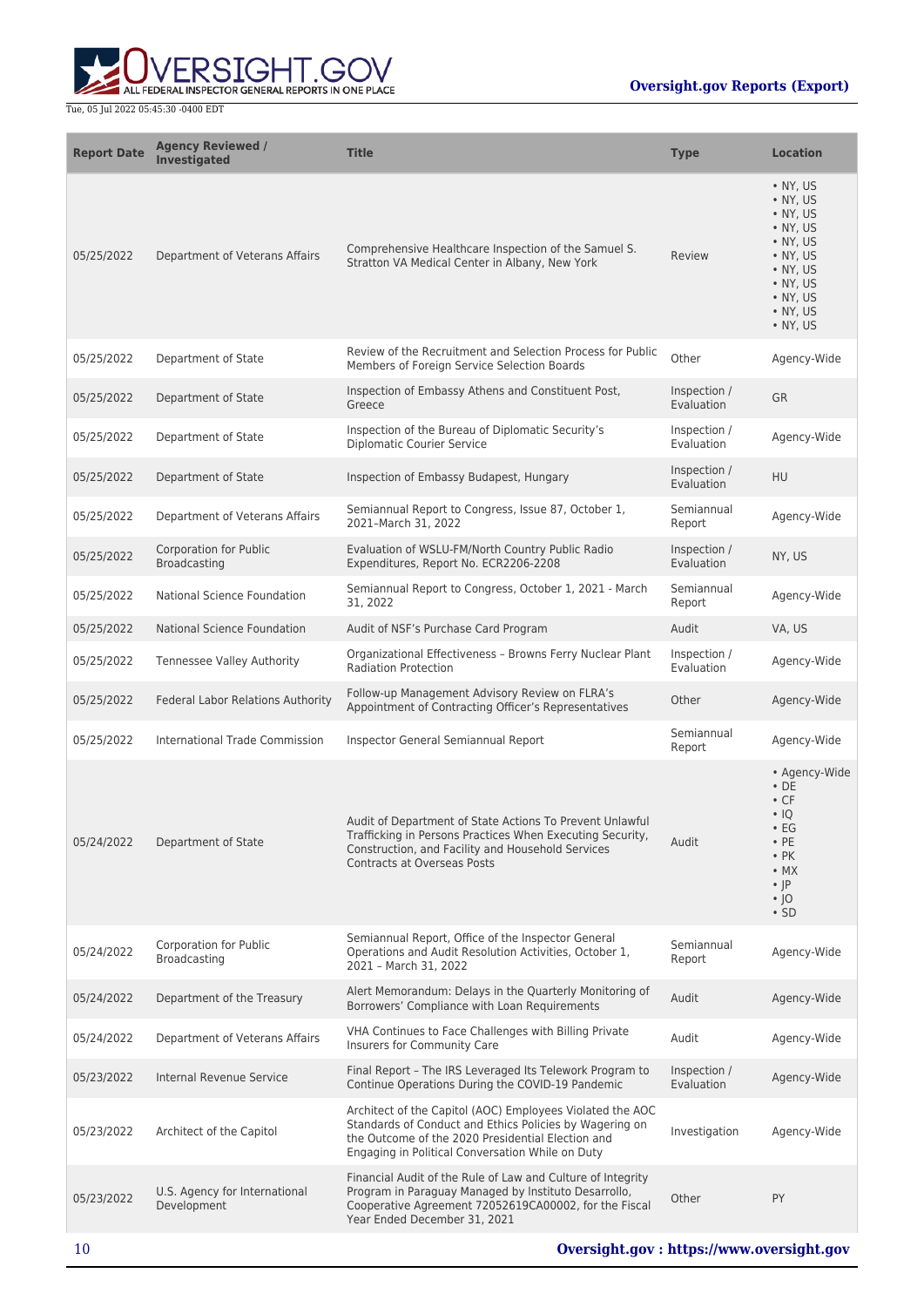

| <b>Report Date</b> | <b>Agency Reviewed /</b><br>Investigated     | <b>Title</b>                                                                                                                                                                                                                               | <b>Type</b>                | <b>Location</b> |
|--------------------|----------------------------------------------|--------------------------------------------------------------------------------------------------------------------------------------------------------------------------------------------------------------------------------------------|----------------------------|-----------------|
| 05/23/2022         | U.S. Agency for International<br>Development | Financial Audit of USAID Resources Managed by Uganda<br>Protestant Medical Bureau Under Multiple Awards, July 1,<br>2020, to June 30, 2021                                                                                                 | Other                      | UG              |
| 05/23/2022         | Department of Homeland<br>Security           | ICE Did Not Follow Policies, Guidance, or<br>Recommendations to Ensure Migrants Were Tested for<br>COVID-19 before Transport on Domestic Commercial<br>Flights                                                                             | Audit                      | Agency-Wide     |
| 05/23/2022         | Department of Justice                        | Recommendations Issued by the Office of the Inspector<br>General That Were Not Closed as of March 31, 2022                                                                                                                                 | Other                      | Agency-Wide     |
| 05/20/2022         | Office of Personnel Management               | Audit of Cambia Health Solutions, Inc. Portland, Oregon                                                                                                                                                                                    | Audit                      | Agency-Wide     |
| 05/20/2022         | U.S. Postal Service                          | U.S. Postal Service Recognition and Awards Program                                                                                                                                                                                         | Audit                      | Agency-Wide     |
| 05/20/2022         | Department of the Interior                   | U.S. Fish and Wildlife Service Grants Awarded to the U.S.<br>Virgin Islands Department of Planning and Natural<br>Resources, From October 1, 2017, Through September 30,<br>2019, Under the Wildlife and Sport Fish Restoration<br>Program | Audit                      | Agency-Wide     |
| 05/20/2022         | National Geospatial-Intelligence<br>Agency   | NGA OIG Spring Semiannual Report to Congress, 1 October<br>2021 - 31 March 2022                                                                                                                                                            | Semiannual<br>Report       | Agency-Wide     |
| 05/20/2022         | Government Publishing Office                 | GPO Organization Transformation Evaluation                                                                                                                                                                                                 | Inspection /<br>Evaluation | Agency-Wide     |
| 05/19/2022         | Internal Revenue Service                     | Processing of Recovery Rebate Credit Claims During the<br>2021 Filing Season                                                                                                                                                               | Audit                      | Agency-Wide     |
| 05/19/2022         | Department of the Interior                   | Stronger Controls Needed Over the Udall Foundation's<br>Invoicing Processes and Contract Oversight for the John S.<br>McCain III National Center for Environmental Conflict<br>Resolution                                                  | Audit                      | Agency-Wide     |
| 05/19/2022         | U.S. Postal Service                          | Efficiency of Operations at the Seattle, WA, Processing and<br><b>Distribution Center</b>                                                                                                                                                  | Audit                      | Agency-Wide     |
| 05/19/2022         | <b>U.S. Postal Service</b>                   | U.S. Postal Service's Implementation of Enterprise Risk<br>Management                                                                                                                                                                      | Audit                      | Agency-Wide     |
| 05/19/2022         | U.S. Agency for International<br>Development | Financial Audit of USAID Resources Managed by Addis<br>Continental Institute of Public Health in Ethiopia Under<br>Cooperative Agreement No. AID-663-A-14-00004, July 8,<br>2020, to July 7, 2021                                          | Other                      | ET              |
| 05/19/2022         | U.S. Agency for International<br>Development | Financial Audit of USAID Resources Managed by Joint<br>Clinical Research Centre in Uganda Under Multiple Awards, Other<br>October 1, 2020, to September 30, 2021                                                                           |                            | UG              |
| 05/19/2022         | U.S. Agency for International<br>Development | Examination Report of Incurred Costs Claimed on Flexibly<br>Priced Contracts by The Manoff Group, Inc. for the Fiscal<br>Year Ended December 31, 2018                                                                                      | Other                      | <b>US</b>       |
| 05/19/2022         | Tennessee Valley Authority                   | Office of the Inspector General Semiannual Report - Spring<br>2022                                                                                                                                                                         | Semiannual<br>Report       | Agency-Wide     |
| 05/19/2022         | Department of the Treasury                   | Independent Review of 4003(b) Loan Recipient's Validation<br>Memo - Hawaiian Airlines, Inc.                                                                                                                                                | Review                     | Agency-Wide     |
| 05/19/2022         | Department of the Interior                   | Former Secretary's Alleged Lobbying Disclosure Act<br>Violation Before Joining the U.S. Department of the Interior<br>as Deputy Secretary                                                                                                  | Investigation              | Agency-Wide     |
| 05/19/2022         | Department of Veterans Affairs               | Care in the Community Healthcare Inspection of VA<br>Midwest Health Care Network (VISN 23)                                                                                                                                                 | Inspection /<br>Evaluation | Agency-Wide     |
| 05/19/2022         | <b>State of Delaware</b>                     | National COVID-19 Data Quality Audit Template Compare<br>and Contrast                                                                                                                                                                      | Other                      | DE, US          |
| 05/18/2022         | Internal Revenue Service                     | The Child Tax Credit Update Portal Was Successfully<br>Deployed, but Security and Process Improvements Are<br>Needed                                                                                                                       | Audit                      | Agency-Wide     |
| 05/18/2022         | Department of Transportation                 | Summary Report on Significant Single Audit Findings<br>Impacting DOT Programs for the 3-Month Period Ending<br>March 31, 2022                                                                                                              | Audit                      | Agency-Wide     |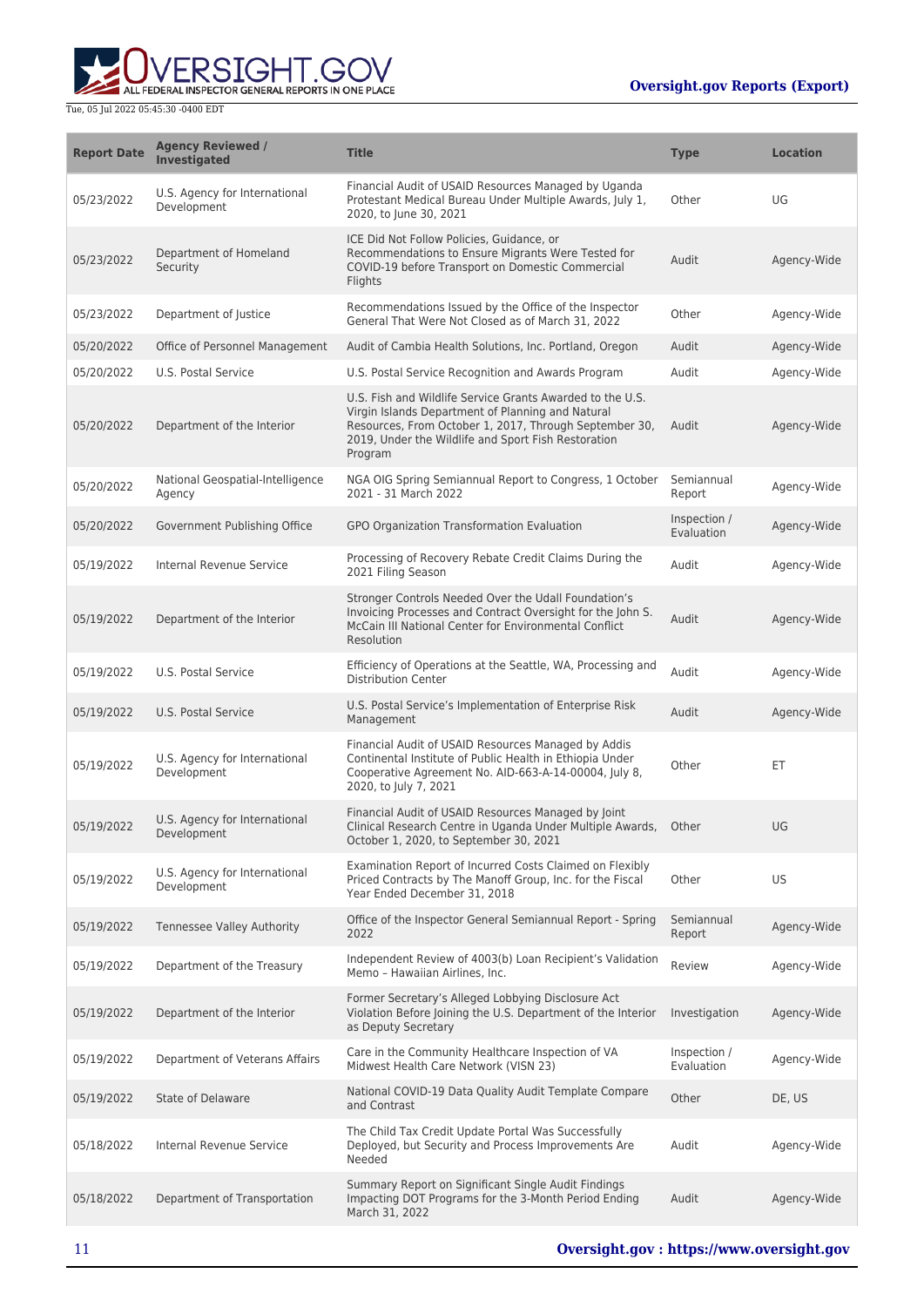ERSIGHT.GOV ALL FEDERAL INSPECTOR GENERAL REPORTS IN ONE PLACE

| <b>Report Date</b> | <b>Agency Reviewed /</b><br><b>Investigated</b> | <b>Title</b>                                                                                                                                                                                                       | <b>Type</b>          | <b>Location</b>                                        |
|--------------------|-------------------------------------------------|--------------------------------------------------------------------------------------------------------------------------------------------------------------------------------------------------------------------|----------------------|--------------------------------------------------------|
| 05/18/2022         | Office of Personnel Management                  | Review of the 2017 Presidential Management Fellows<br>Program Application Process Redesign                                                                                                                         | Review               | Agency-Wide                                            |
| 05/18/2022         | Department of Energy                            | Corrective Actions on the Office of Enterprise Assessments<br><b>Findings and Deficiencies</b>                                                                                                                     | Audit                | $\bullet$ MD, US<br>$\cdot$ SC, US<br>$\bullet$ NM, US |
| 05/18/2022         | Federal Deposit Insurance<br>Corporation        | DOJ Press Release: COVID Relief Fraudsters Sentenced To<br>Prison                                                                                                                                                  | Investigation        | FL, US                                                 |
| 05/18/2022         | U.S. Agency for International<br>Development    | Financial Audit of USAID Resources Managed by TradeMark<br>East Africa in Multiple Countries Under Multiple Awards,<br>July 1, 2020, to June 30, 2021                                                              | Other                | <b>KE</b>                                              |
| 05/18/2022         | U.S. Agency for International<br>Development    | Single Audit of ACDI/VOCA and Affiliates for the Fiscal Year<br>Ended December 31, 2017                                                                                                                            | Other                | <b>US</b>                                              |
| 05/18/2022         | U.S. Postal Service                             | The Postal Service's Collection Point Management System                                                                                                                                                            | Other                | Agency-Wide                                            |
| 05/18/2022         | Department of Justice                           | Audit of the Office on Violence Against Women Grants<br>Awarded to New York State Unified Court System, New<br>York, New York                                                                                      | Audit                | NY, US                                                 |
| 05/18/2022         | Federal Housing Finance Agency                  | Twenty-Third Semiannual Report to the Congress                                                                                                                                                                     | Semiannual<br>Report | Agency-Wide                                            |
| 05/17/2022         | Architect of the Capitol                        | Semiannual Report to The Congress                                                                                                                                                                                  | Semiannual<br>Report | Agency-Wide                                            |
| 05/17/2022         | <b>National Credit Union</b><br>Administration  | Semiannual Report to the Congress (October 1, 2021 -<br>March 31, 2022)                                                                                                                                            | Semiannual<br>Report | Agency-Wide                                            |
| 05/17/2022         | National Science Foundation                     | Performance Audit of NFS's Compliance with the Payment<br>Integrity Information Act of 2019 for 2021                                                                                                               | Audit                | Agency-Wide                                            |
| 05/17/2022         | Federal Deposit Insurance<br>Corporation        | DOJ Press Release: Hilo Man Pleads Guilty to Defrauding<br>Paycheck Protection and Disaster Loan Programs                                                                                                          | Investigation        | HI, US                                                 |
| 05/17/2022         | Federal Deposit Insurance<br>Corporation        | DOJ Press Release: Pennsylvania Man Charged with \$1.7<br>Million Paycheck Protection Program Loan Fraud Scheme                                                                                                    | Investigation        | NJ, US                                                 |
| 05/17/2022         | U.S. Agency for International<br>Development    | Financial Audit of USAID Resources Managed by Amhara<br>Development Association in Ethiopia Under Multiple<br>Awards, July 8, 2020, to July 7, 2021                                                                | Other                | ET                                                     |
| 05/17/2022         | Department of Defense                           | Audit of North American Aerospace Defense Command and<br>U.S. Northern Command Use of Coronavirus Aid, Relief,<br>and Economic Security Act Funding                                                                | Audit                | Agency-Wide                                            |
| 05/17/2022         | Department of Justice                           | Audit of the Executive Office for United States Attorneys<br>United States Attorneys' Virtual Office Network System<br>Pursuant to the Federal Information Security Modernization<br>Act of 2014, Fiscal Year 2021 | Audit                | Agency-Wide                                            |
| 05/17/2022         | Department of Justice                           | Audit of the Office of Justice Programs Awards Made to the<br>Call to Freedom, Inc., Sioux Falls, South Dakota                                                                                                     | Audit                | SD. US                                                 |
| 05/17/2022         | Department of Justice                           | Audit of the Executive Office for United States Attorneys<br>Information Security Program Pursuant to the Federal<br>Information Security Modernization Act of 2014, Fiscal Year<br>2021                           | Audit                | Agency-Wide                                            |
| 05/17/2022         | Department of the Treasury                      | Overseas Contingency Operations - Summary of Work<br>Performed by the Department of the Treasury Related to<br>Terrorist Financing and Anti-Money Laundering for Second<br>Quarter Fiscal Year 2022                | Other                | Agency-Wide                                            |
| 05/17/2022         | <b>Small Business Administration</b>            | Independent Auditors' Report on SBA's Fiscal Year 2021<br>Compliance with the Payment Integrity Information Act of<br>2019                                                                                         | Audit                | Agency-Wide                                            |
| 05/17/2022         | Smithsonian Institution                         | Semiannual Report to Congress for the period ending<br>March 31, 2022                                                                                                                                              | Semiannual<br>Report | Agency-Wide                                            |
| 05/17/2022         | <b>Environmental Protection Agency</b>          | The EPA Needs to Fully Address the OIG's 2018 Flint Water<br>Crisis Report Recommendations by Improving Controls,<br>Training, and Risk Assessments                                                                | Audit                | MI, US                                                 |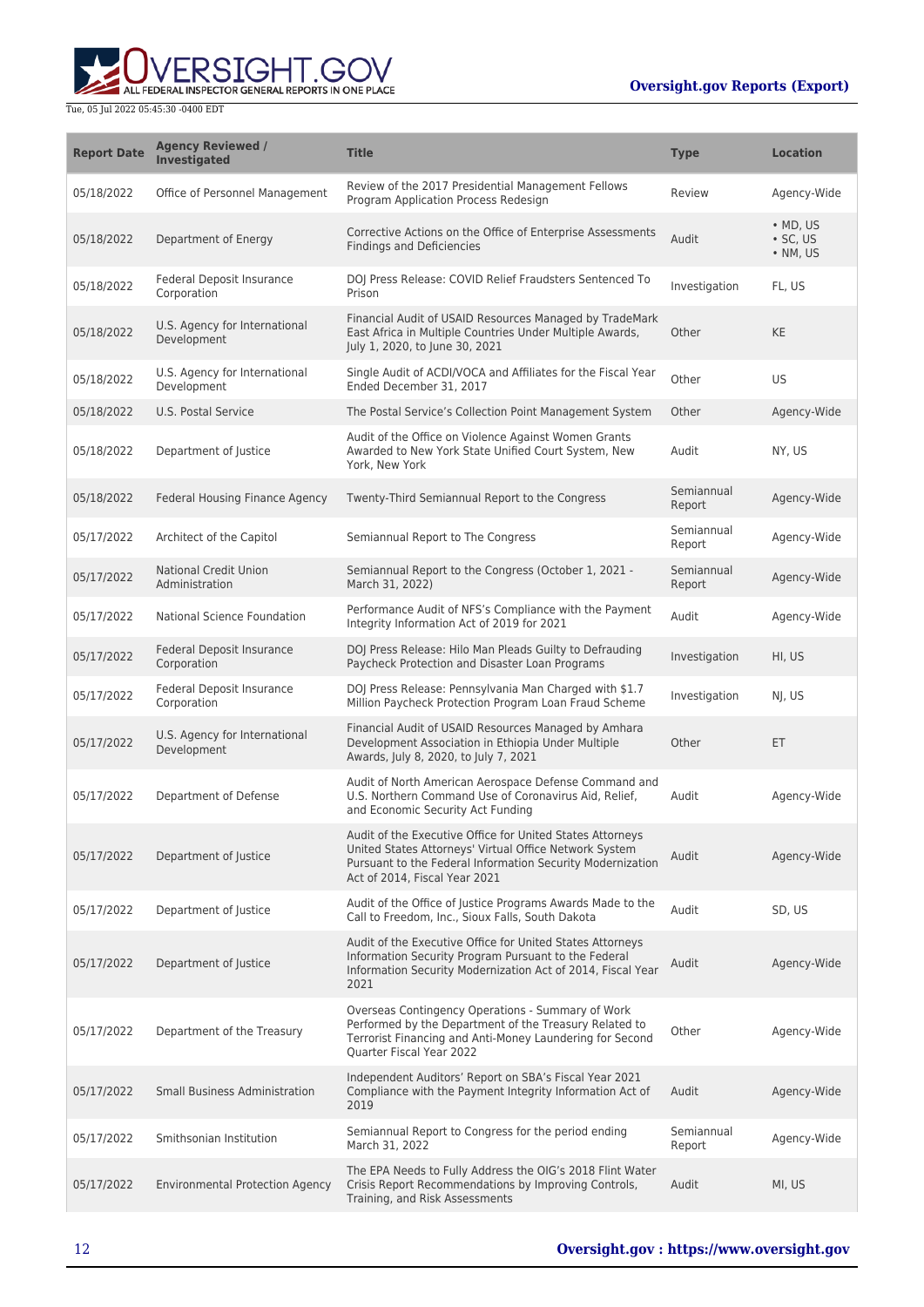

| <b>Report Date</b> | <b>Agency Reviewed /</b><br>Investigated                     | <b>Title</b>                                                                                                                                                                                                   | <b>Type</b>                | <b>Location</b> |
|--------------------|--------------------------------------------------------------|----------------------------------------------------------------------------------------------------------------------------------------------------------------------------------------------------------------|----------------------------|-----------------|
| 05/16/2022         | U.S. International Development<br><b>Finance Corporation</b> | DFC OIG Spring FY 2022 Semi Annual Report to Congress                                                                                                                                                          | Semiannual<br>Report       | Agency-Wide     |
| 05/16/2022         | U.S. Postal Service                                          | Mail Delivery, Customer Service, and Property Conditions<br>Reviews - Select Units, San Diego, CA Region                                                                                                       | Audit                      | CA, US          |
| 05/16/2022         | AmeriCorps                                                   | Performance Audit of AmeriCorps' Compliance with the<br>Payment Integrity Information Act of 2019 (PIIA) for Fiscal<br><b>Year 2021</b>                                                                        | Audit                      | Agency-Wide     |
| 05/13/2022         | National Archives and Records<br>Administration              | Audit of NARA's Compliance with the Payment Integrity<br>Information Act of 2021 in FY 2021                                                                                                                    | Audit                      | Agency-Wide     |
| 05/13/2022         | National Archives and Records<br>Administration              | Audit of NARA's Compliance with the Payment Integrity<br>Information Act of 2021 in FY 2021                                                                                                                    | Audit                      | Agency-Wide     |
| 05/13/2022         | U.S. Agency for International<br>Development                 | Examination Report for University Research Co., LLC for<br>the Certified Final Indirect Cost Rate Proposals and Related<br>Books and Records for Reimbursement for the Fiscal Year<br>Ended September 30, 2018 | Other                      | <b>US</b>       |
| 05/13/2022         | Department of Defense                                        | Lead Inspector General for Operation Freedom's Sentinel<br>and Operation Enduring Sentinel I Quarterly Report to the<br>United States Congress I January 1, 2022 - March 31, 2022                              | Review                     | Agency-Wide     |
| 05/13/2022         | U.S. Postal Service                                          | San Francisco International Service Center Closure                                                                                                                                                             | Audit                      | Agency-Wide     |
| 05/13/2022         | <b>Federal Deposit Insurance</b><br>Corporation              | DOJ Press Release: Woman Convicted of Laundering Over<br>\$750,000 from Health Care Fraud Scheme                                                                                                               | Investigation              | FL, US          |
| 05/13/2022         | Social Security Administration                               | The Social Security Administration's Mail Processing During<br>the COVID-19 Pandemic                                                                                                                           | Audit                      | Agency-Wide     |
| 05/13/2022         | Department of Homeland<br>Security                           | FEMA's Waiver Authority under the Disaster Recovery<br>Reform Act of 2018                                                                                                                                      | Audit                      | Agency-Wide     |
| 05/13/2022         | Department of Homeland<br>Security                           | Lessons Learned from DHS' Employee COVID-19<br>Vaccination Initiative                                                                                                                                          | Review                     | Agency-Wide     |
| 05/12/2022         | Department of the Interior                                   | Summary: Alleged Criminal Conflict of Interest by Tribal<br>Official                                                                                                                                           | Investigation              | Agency-Wide     |
| 05/12/2022         | Department of Veterans Affairs                               | Failure to Follow a Consult Process Resulting in<br>Undocumented Patient Care at the Chillicothe VA Medical<br>Center in Ohio                                                                                  | Inspection /<br>Evaluation | OH, US          |
| 05/12/2022         | Department of Veterans Affairs                               | Deficiencies in the Care of a Patient Who Died at the<br>Charlie Norwood VA Medical Center in Augusta, Georgia                                                                                                 | Inspection /<br>Evaluation | GA, US          |
| 05/12/2022         | <b>Pension Benefit Guaranty</b><br>Corporation               | Evaluation of PBGC's Fiscal Year 2021 Compliance with the Inspection /<br>Payment Integrity Information Act of 2019                                                                                            | Evaluation                 | Agency-Wide     |
| 05/12/2022         | Federal Housing Finance Agency                               | FHFA Did Not Always Follow its Procedures When<br>Reviewing the Enterprises' Draft SEC Filings, But Plans to<br><b>Take Corrective Action</b>                                                                  | Audit                      | Agency-Wide     |
| 05/12/2022         | Federal Labor Relations Authority                            | Follow-up on the 2021 Audit of FLRAs Compliance with the<br><b>DATA Act</b>                                                                                                                                    | Other                      | Agency-Wide     |
| 05/12/2022         | Peace Corps                                                  | Review of the Peace Corps' Compliance with the Payment<br>Integrity Information Act for FY 2021                                                                                                                | Review                     | Agency-Wide     |
| 05/11/2022         | Appalachian Regional<br>Commission                           | Semiannual Report to Congress Oct 1, 2021 to Mar 31,<br>2022                                                                                                                                                   | Semiannual<br>Report       | Agency-Wide     |
| 05/11/2022         | Department of Defense                                        | Management Advisory: Tracking of Follow-On Production<br>Other Transaction Agreements and Tracking and Awarding<br>of Experimental Purpose Other Transactions                                                  | Other                      | Agency-Wide     |
| 05/11/2022         | <b>Corporation for Public</b><br><b>Broadcasting</b>         | Audit of Community Service and Other Grants Awarded to<br>South Florida PBS, Inc. (SFPBS), Boynton Beach, Florida, for<br>the Period July 1, 2019 through June 30, 2021, Report No.<br>AST2204-2205            | Audit                      | FL, US          |
| 05/11/2022         | U.S. Postal Service                                          | Efficiency of Operations at the Indianapolis, IN, Processing<br>and Distribution Center                                                                                                                        | Audit                      | Agency-Wide     |
| 05/11/2022         | Amtrak (National Railroad<br>Passenger Corporation)          | Governance: Business Case for Company's New Unified<br>Operations Program Needs to be Updated                                                                                                                  | Audit                      | Agency-Wide     |